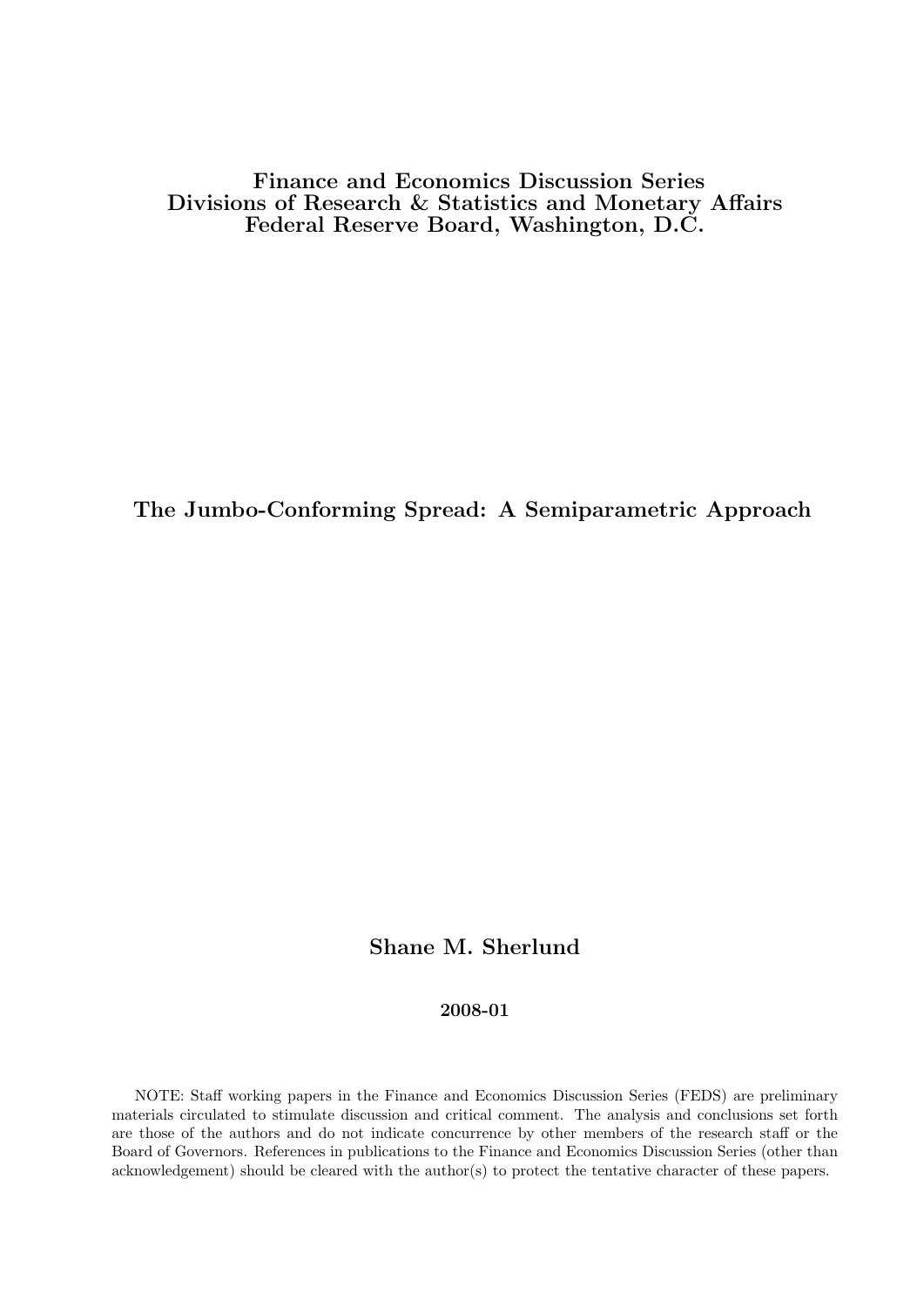# **The Jumbo-Conforming Spread: A Semiparametric Approach**∗

Shane M. Sherlund Board of Governors of the Federal Reserve System Washington, DC 20551 (202) 452-3589 Shane.M.Sherlund@frb.gov

October 23, 2007

All comments are welcome.

<sup>∗</sup> I thank Brent Ambrose, Brian Bucks, Karen Dynan, Wayne Passmore, Karen Pence and seminar participants at the Federal Reserve Board and the 2007 AREUEA Annual Meetings for helpful comments and suggestions. This paper represents the views of the author and does not necessarily represent the views of the Federal Reserve Board, its members, or its staff.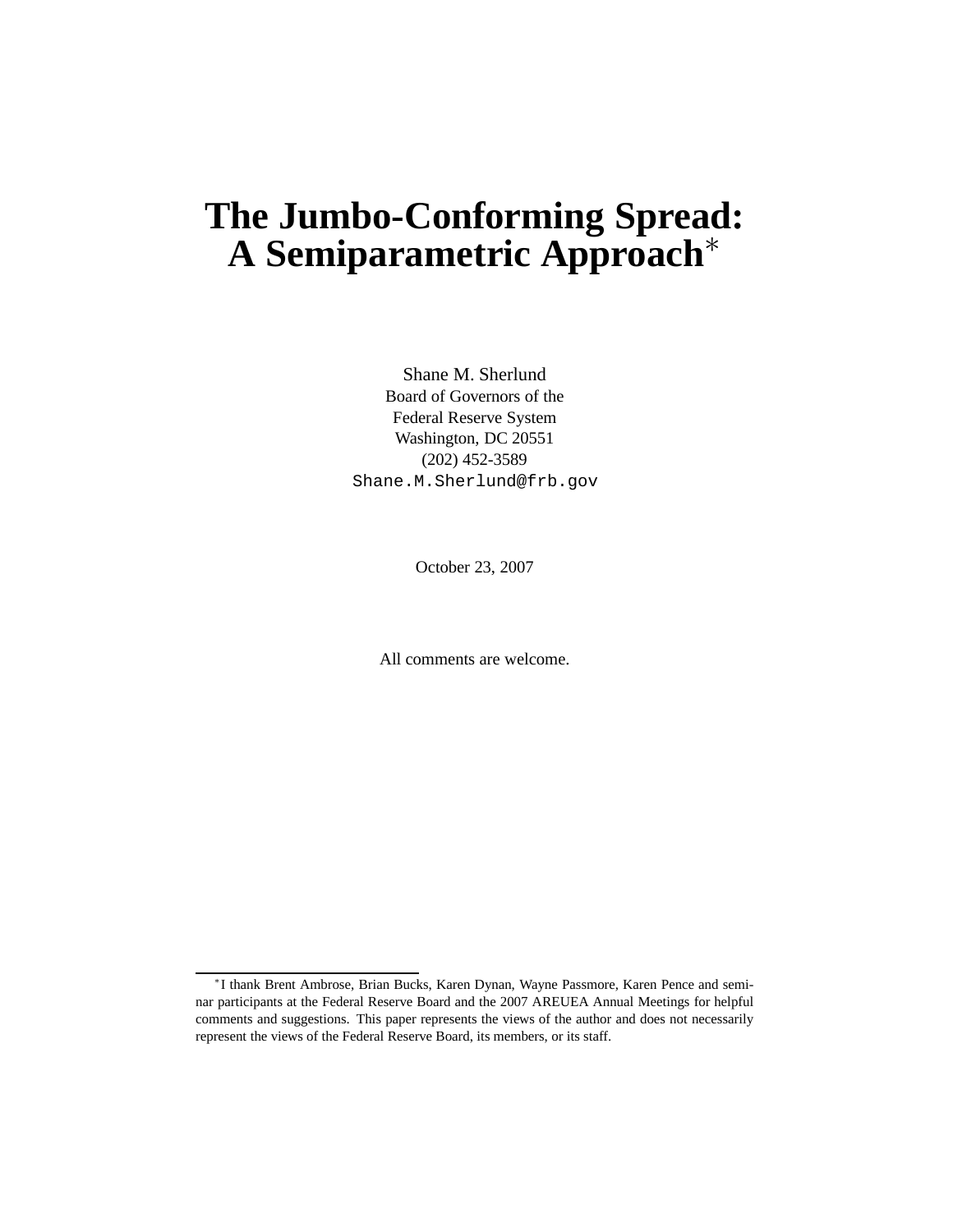# **The Jumbo-Conforming Spread: A Semiparametric Approach**

#### **Abstract**

This paper estimates the jumbo-conforming spread using data from the Federal Housing Finance Board's Monthly Interest Rate Survey from January 1993 to June 2007. Importantly, this paper augments the typical parametric approach by adding state-level foreclosure laws and ZIP-level demographic variables to the model, estimating the effects of loan size and loan-to-value ratio on mortgage rates nonparametrically, and including geographic location as a control for some potentially unobserved borrower and market characteristics that might vary over geography, such as credit scores, debt-to-income ratios, and house price volatility. A partial locallinear regression approach is used to estimate the jumbo-conforming spread, on the premise that loans similar to each other in terms of loan size, loan-to-value ratio, or geographic location might also be similar in other, unobservable borrower and market characteristics. I find estimates of the jumbo-conforming spread of 13 to 24 basis points—50 to 24 percent smaller since about 1996, when credit scores became widely used in mortgage underwriting, than estimates from a commonly used parametric model. I therefore attribute the difference in estimates to credit quality and other unobserved characteristics, among other potential explanations, making these controls an important issue in estimating the jumbo-conforming spread.

*Journal of Economic Literature* classification numbers: G21, G28. **Keywords:** Mortgages, jumbo-conforming spread, partial-linear regression, locallinear regression.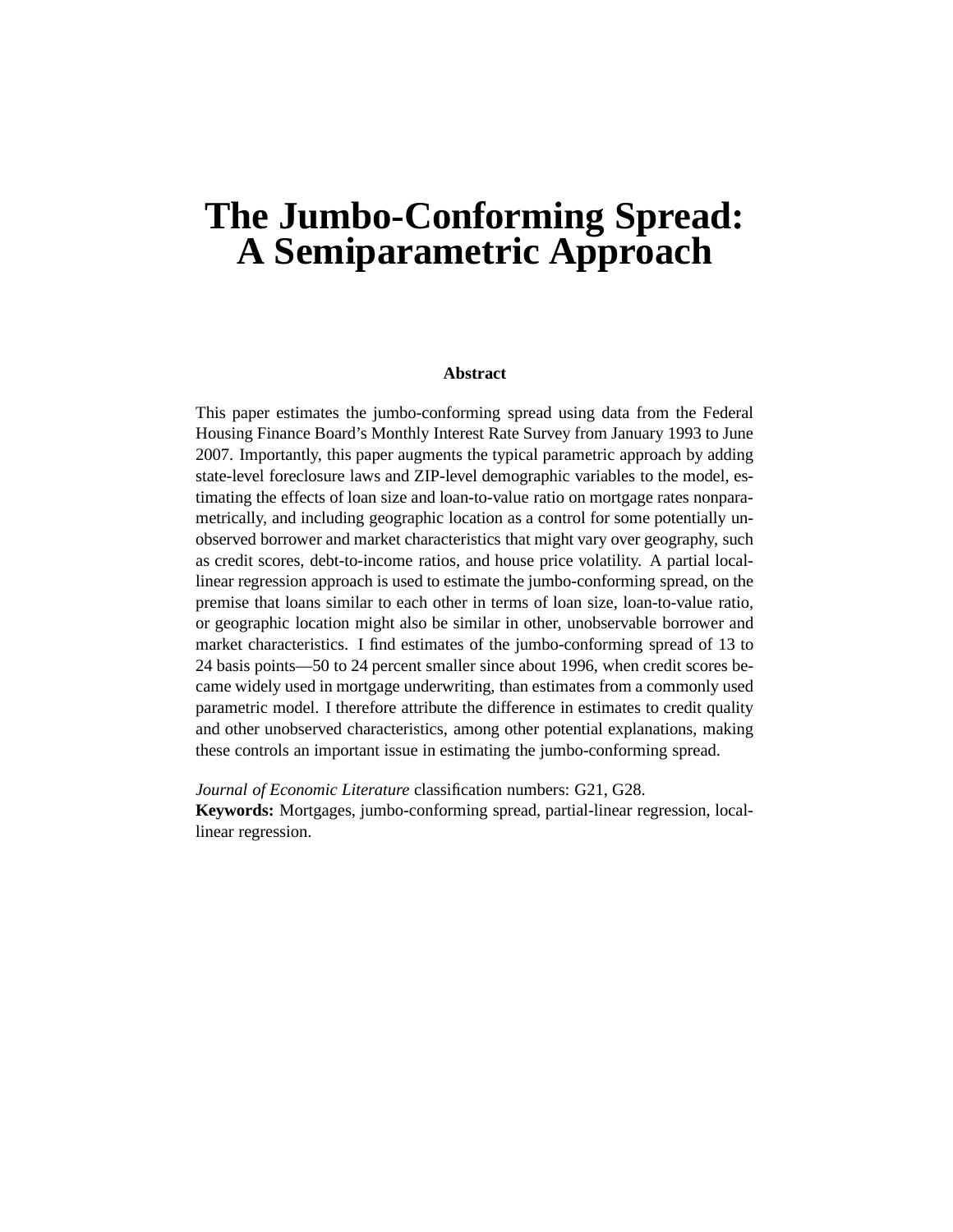#### **1 Introduction**

The housing government-sponsored enterprises (GSEs), Fannie Mae and Freddie Mac, were created by Congress to facilitate the flow of capital to lenders for making mortgage loans. The GSEs, as well as private-label issuers, purchase mortgages from lenders and package them together as mortgage-backed securities (MBS). The resulting securities can then be sold to investors. This process, known as securitization (or MBS issuance), frees lenders' capital, thereby making it possible for lenders to extend more mortgage loans.

The effect of GSE activities on mortgage rates, in particular, has prompted considerable previous work. Some research argues that the GSEs serve to reduce interest rates on so-called conforming mortgages—those that the housing GSEs are eligible to purchase—by facilitating securitization of these mortgages relative to so-called jumbo mortgages—those that exceed the conforming loan limit and which the GSEs are ineligible to purchase. Other research argues that the jumboconforming spread provides only an upper bound on the effect of the GSEs on mortgage rates.

As shown in Figure 1, average mortgage rates on jumbo originations have generally exceeded average mortgage rates on conforming originations over the 1993 to 2007 period. The figure also shows the dispersion of mortgage rates across loans at any given point in time, as shown by the range between the 10th and 90th percentiles for rates on conforming mortgages. The wide range of mortgage rates presumably reflects the effects of a variety of other factors on mortgage pricing, such as credit quality.

Figure 2 shows a kernel density estimate and Figure 3 shows the empirical cu-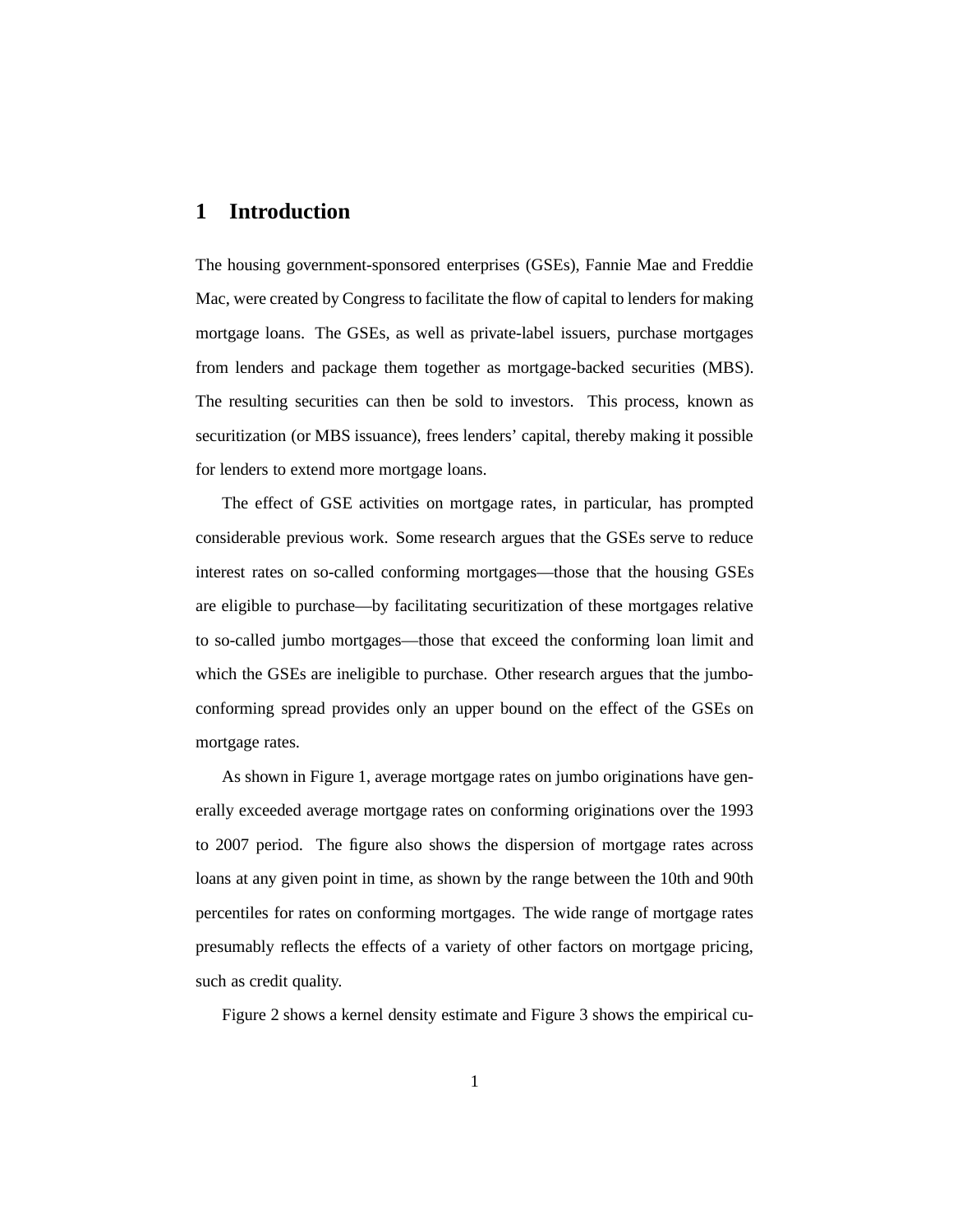mulative distribution function for thirty-year fixed-rate mortgage loan sizes originated during 2006. Over 95 percent of these 30-year fixed-rate mortgage originations had loan sizes at or below the conforming loan limit, most with loan sizes between \$100,000 and \$200,000. In addition, the spike of loans at the conforming loan limit, and the relative dearth of loans just above the loan limit, suggest that at least some borrowers perceive a difference in rates on jumbo and conforming mortgages, and therefore select lower-cost conforming mortgages. Some observers have argued that these empirical facts suggest that GSE securitization activity may reduce mortgage rates on conforming mortgages.<sup>1</sup>

Various studies have provided estimates of the spread between jumbo and conforming mortgages (Hendershott and Shilling (1989), Cotterman and Pearce (1996), Ambrose, Buttimer, and Thibodeau (2001), Naranjo and Toevs (2002), Passmore, Sparks, and Ingpen (2002), U.S. Congressional Budget Office (CBO) (2001), Ambrose, LaCour-Little, and Sanders (2004), and Passmore, Sherlund, and Burgess (2005) to name a few; McKenzie (2002) provides a summary). These studies report estimates of the jumbo-conforming spread (which varies widely across sample periods) as low as a few basis points to as much as 60 basis points. Many of these studies use the Federal Housing Finance Board's Monthly Interest Rate Survey (MIRS), which contains information on the contract mortgage rate, the loan-to-value (LTV) ratio at origination, the type and term of the mortgage, the loan amount, etc. A key deficiency of the MIRS data, however, is its exclusion of measures of creditworthiness (beyond LTV), income, and expected house price volatility—critical variables in understanding mortgage underwriting.

<sup>&</sup>lt;sup>1</sup>Using time-series data from 1993 to 2005, Lehnert, Passmore, and Sherlund (2008) find that GSE portfolio purchases have no effect on mortgage rates.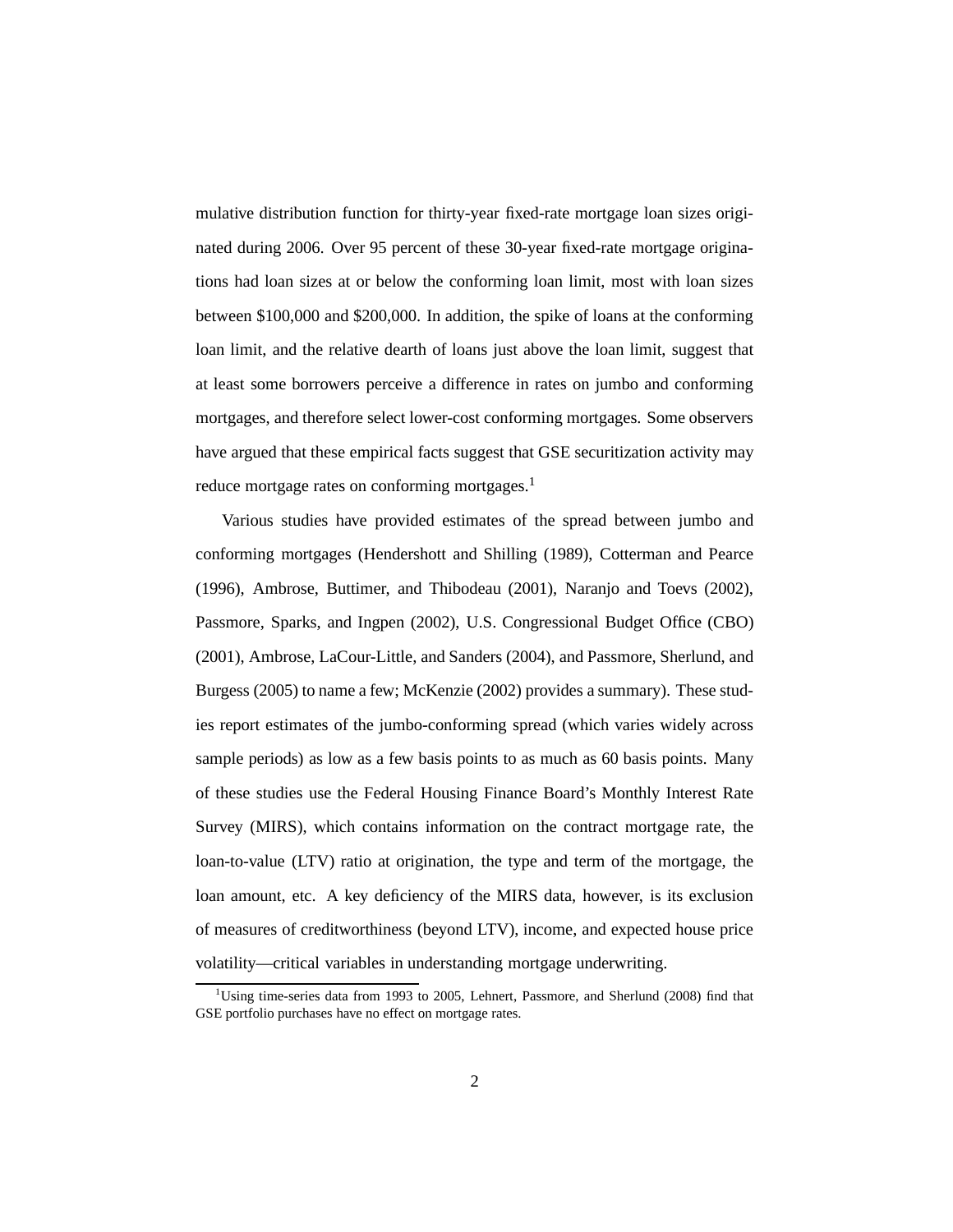Ambrose, LaCour-Little, and Sanders (2004) use a unique data set from a large national lender that provides better measures of borrower credit quality and can differentiate directly between conforming and nonconforming mortgages.<sup>2</sup> After controlling for borrower characteristics and house price volatility, the authors report an estimated jumbo-conforming spread of about 27 basis points from 1995 to 1997. Moreover, about 9 basis points of the jumbo-conforming spread estimate is attributed to the nonconforming-conforming spread (possibly due to GSE activities), 15 basis points to the jumbo-nonconforming spread (not due to GSE activities), and 3 basis points to house price volatility.

Passmore, Sherlund, and Burgess (2005) show that the jumbo-conforming spread can vary due to factors outside the GSEs' control, such as prepayment and credit risks. In particular, they relate the GSE funding advantage, as well as proxies for prepayment, credit, and maturity-mismatch risks, to estimates of the jumboconforming spread. Based on data for 1997-2003, their results suggest that approximately 16 percent of the GSEs' funding advantage is passed through to homebuyers in the form of lower mortgage rates, implying that as much as 84 percent of the funding advantage is retained by GSE shareholders in the form of profits. Further, the average pass through to homebuyers accounts for about 40 percent of the average jumbo-conforming spread, or 6 to 7 basis points, suggesting that the jumbo-conforming spread also arises because of factors outside the GSEs' control.

This paper explores a new, comparatively flexible method of estimating the jumbo-conforming spread. I particular, I show how to estimate the jumbo-conforming spread while using geographic information to control for some of the variation in

<sup>&</sup>lt;sup>2</sup>Conforming loans have stricter underwriting requirements than nonconforming loans, whereas jumbo loans have loan sizes above the conforming loan limit.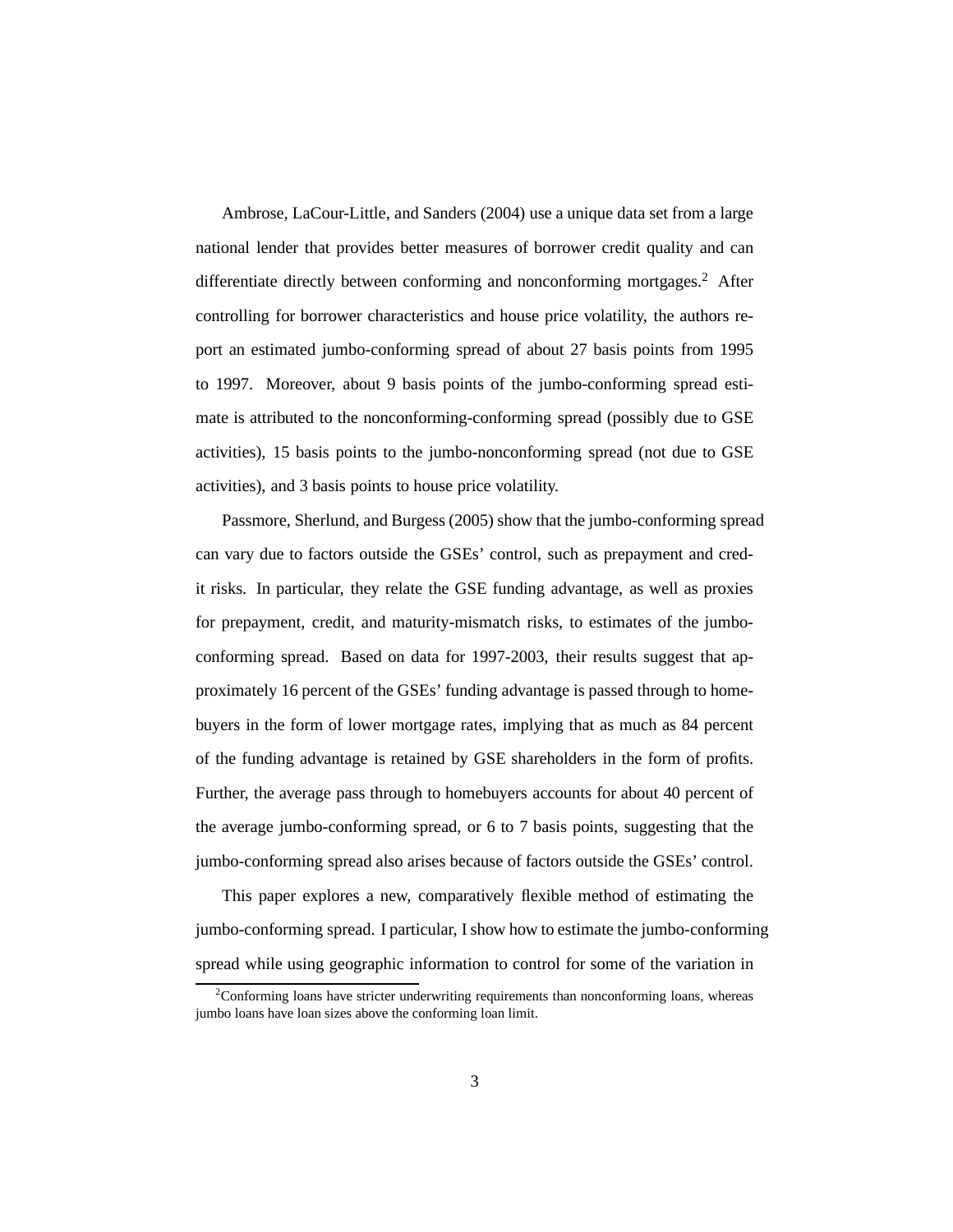unobserved borrower and market characteristics, such as credit quality, debt-toincome ratios, and house price volatility. It uses a semiparametric approach suggested by Porter (2002), ultimately comparing "similar" mortgage loans in terms of geography, loan size, and loan-to-value (LTV) ratio. In the end, I find estimates of the jumbo-conforming spread to be 13 to 24 basis points—50 to 24 percent smaller since about 1996, when credit scores became widely used in mortgage underwriting, than estimates from a commonly used parametric model. I attribute the difference in estimates to credit quality and other unobserved characteristics, among other potential explanations, making these controls an important issue in estimating the jumbo-conforming spread.

The remainder of the paper is organized as follows. Section 2 describes the data while Section 3 describes the methodology I use to estimate the jumbo-conforming spread. Section 4 discusses the results and the final section concludes.

### **2 Data**

This paper uses the Monthly Interest Rate Survey (MIRS) data from the Federal Housing Finance Board from January 1993 to June 2007. The MIRS collects information on individual mortgages originated during the final five business days of each month, including nominal and effective mortgage rates, loan size, LTV ratio, type of loan, loan maturity, loan purpose, and source of loan. It also contains geographic information, including ZIP code.

I use commercially available data to append ZIP-code-level demographic information, based on the 2000 Census, and to geo-code ZIP codes (i.e., convert ZIP codes to latitudinal and longitudinal coordinates). Demographic information in-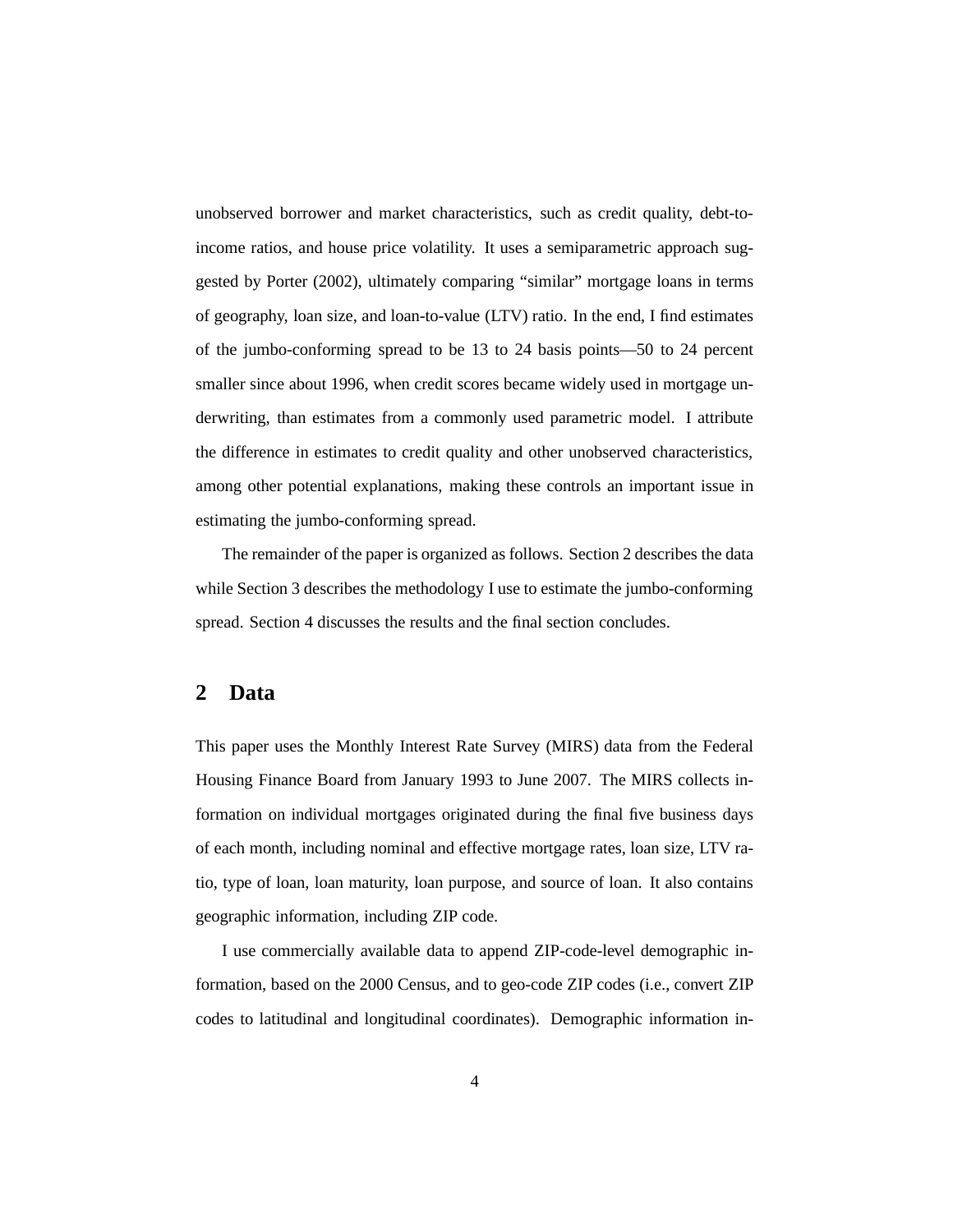cludes urban/suburban/rural, race, age, and education population shares, as well as average income and house values. In addition, state laws may affect the profitability of lending, and thus may affect the mortgage contracts offered to borrowers. For example, foreclosure laws govern how much lenders can recover from defaulted mortgage borrowers. I add indicator variables for three features of foreclosure laws: whether a state requires a judicial foreclosure process or statutory right of redemption and whether a state prohibits deficiency judgments. For more information on these variables, see Pence (2006).

Similar to other studies that estimate the jumbo-conforming spread, I restrict attention to 30-year fixed-rate mortgages with LTV ratios between 20 and 100 percent. Additionally, I exclude mortgages originated in Alaska and Hawaii (these states have higher conforming loan limits and pose an identification problem because they are not contiguous to the continental United States), mortgages with invalid or missing ZIP codes, mortgages smaller than 1/8th of the conforming loan limit, as well as any mortgage with an interest rate more than 1.5 percentage points below the previous month's average mortgage rate (to eliminate implausibly low mortgage rates; the same method used by the FHFB during the 1990s). After these data filters, I am left with about 1.9 million mortgages for the January 1993 to June 2007 period. $3$ 

 $3$ Over this period, the MIRS data contain observations on over 3.4 million total mortgage originations. Of these, 908 thousand are adjustable-rate mortgages, 506 thousand have terms other than 30 years, 39 thousand have invalid or missing ZIP codes, 11 thousand are from Alaska or Hawaii, 11 thousand have LTV ratios less than 20 percent or greater than 100 percent, 22 thousand have loan amounts smaller than 1/8th the conforming loan limit, and less than 1 thousand violated the mortgage rate filter.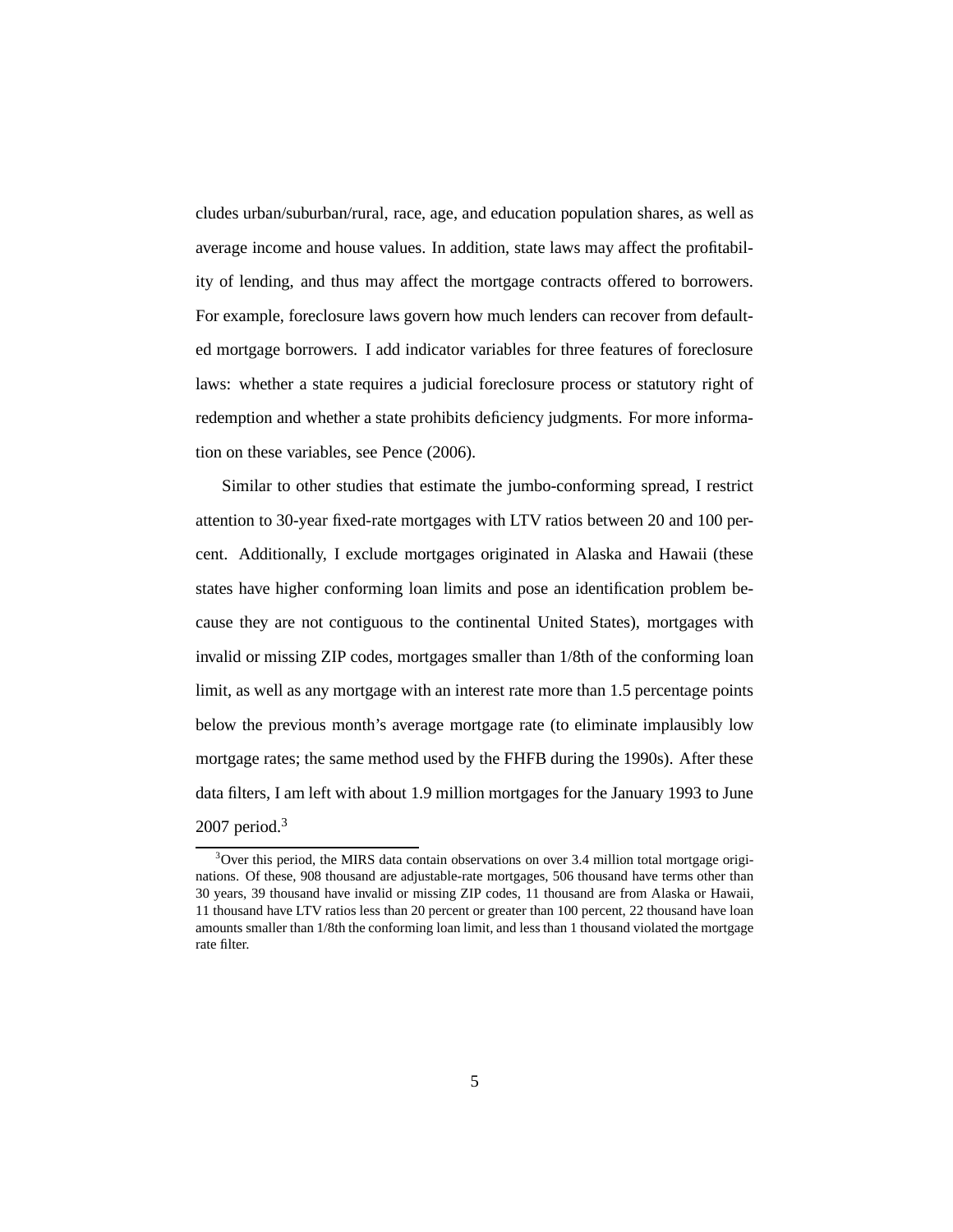## **3 Methodology**

The typical starting point for estimating the jumbo-conforming spread (Hendershott and Shilling (1989)) is to estimate a relationship of the form:

(1) 
$$
r_i = \alpha J_i + \beta \ln(Size_i) + LTV'_i \gamma + x'_i \lambda + \varepsilon_i,
$$

where  $r_i$  is the mortgage rate (or spread) on loan i,  $J_i = 1$  indicates that loan i is a jumbo loan ( $J_i = 0$  is non-jumbo),  $\ln(Size_i)$  is a function of loan size (presumably capturing the amortization of fixed and origination costs),  $LTV_i$  is a vector of LTVratio indicator variables<sup>4</sup> (capturing one dimension of credit risk),  $x_i$  is a vector of other observable features (such as type of originator, new or existing home, and whether or not fees were paid at closing), and  $\varepsilon_i$  is an error term. The coefficient  $\alpha$ then represents the effect of jumbo status on the mortgage rate—typically referred to as the jumbo-conforming spread.

This paper augments this parametric model by (1) adding state-level foreclosure laws and ZIP-level demographic variables to  $x_i$ , (2) estimating nonparametrically the effect of loan size and LTV ratio on mortgage rates, and (3) including geographic location as a control for some unobserved borrower and market characteristics that might vary over geography, such as credit scores, debt-to-income ratios, or house price volatility. More specifically, the semiparametric model takes the form:

(2) 
$$
r_i = \alpha^* J_i + f(Size_i, LTV_i, ZIP_i) + x_i^{*'} \lambda^* + \varepsilon_i^*.
$$

 $^{4}$ Classifications include  $LTV_i \le 75$ ,  $75 < LTV_i \le 80$  (excluded),  $80 < LTV_i \le 90$ , and  $90 < LTV_i$ .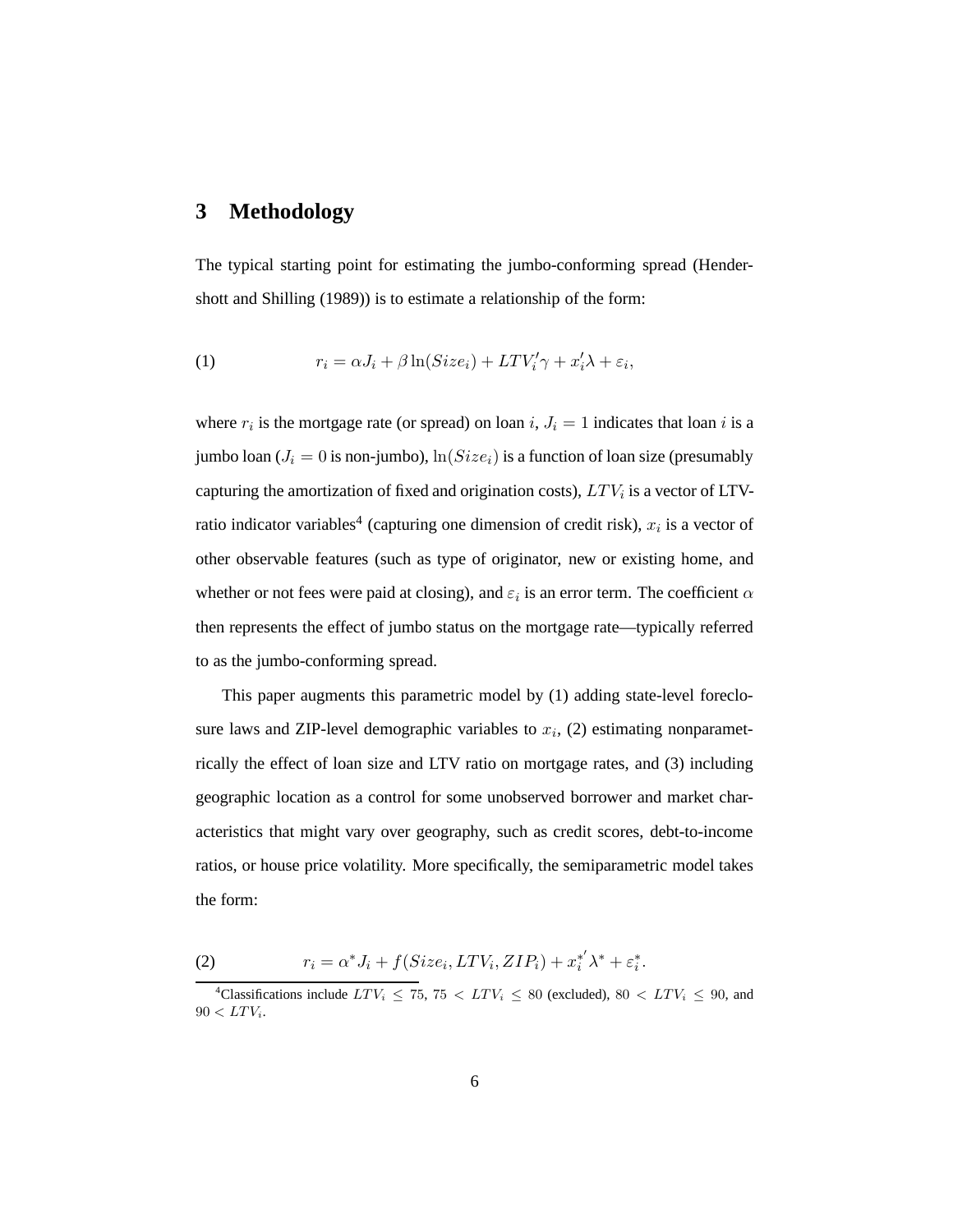The first contribution of this paper is straightforward. If demographic variables influence mortgage rates and the probability of having a jumbo mortgage, but are excluded from equations 1 or 2, then estimates of the jumbo-conforming spread will be biased. By including ZIP-level demographic variables, I hope to avoid at least part of this potential bias.

The second contribution of this paper is to allow the data to determine the shape of  $f(Size_i, LTV_i, ZIP_i)$ , using nonparametric regression techniques. This contrasts with the parametric approach of specifying

(3) 
$$
f(Size_i, LTV_i, ZIP_i) = \beta \ln(Size_i) + LTV_i' \gamma
$$

*a priori*, as in 1. An incorrectly specified functional form for  $f(\cdots)$  can also lead to biased estimates of the jumbo-conforming spread.

The third contribution of this paper is the inclusion of geographic location  $(ZIP_i)$  as a control for some unobservable borrower or market characteristics that might vary over geography. That is, households near each other might have similar *unobservable* borrower or market characteristics, such as credit quality, debt-toincome ratios, or house price volatility.

Several conditions for consistent estimation are necessary. First, some degree of smoothness of  $f(z_i)$  in  $z_i = (Size_i, LTV_i, ZIP_i)'$  is required. The primary discontinuities to be modeled explicitly in the model are at the conforming loan limit (the effect of jumbo status on mortgage rates) and at state boundaries (via the foreclosure indicator variables).<sup>5</sup> Second, the familiar exogeneity condition,

<sup>&</sup>lt;sup>5</sup>Additional discontinuities include loan-to-value ratio, whether the mortgage had fees paid at closing, whether the mortgage was originated by a mortgage company, and whether the home was new.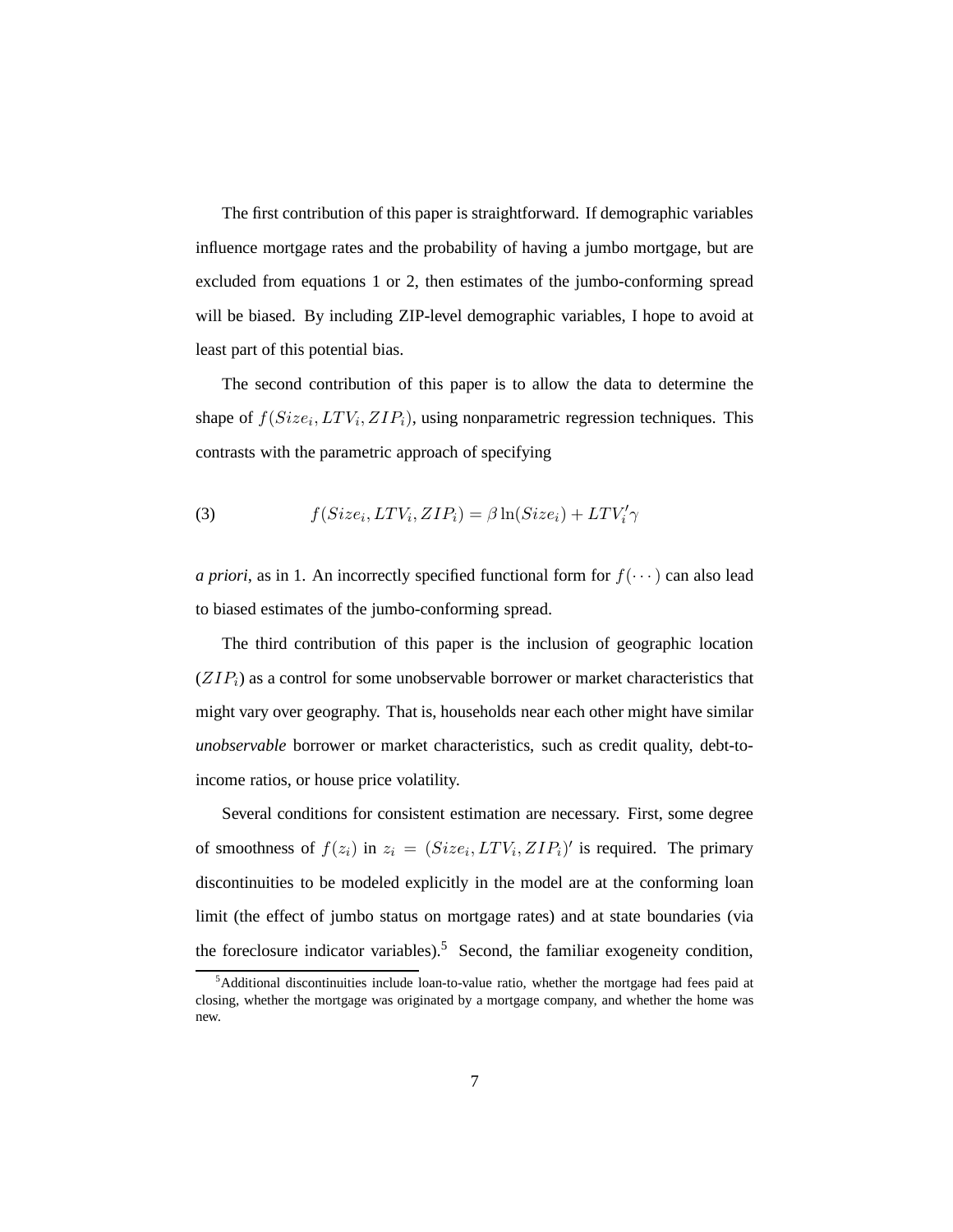$\mathbb{E}[\varepsilon_i^*]$  $i^*|x_i^*$  $[i, z_i] = 0$ , is required.<sup>6</sup>

The trick, then, is how to identify the effect of jumbo status on the mortgage rate,  $\alpha^*$ . Hahn, Todd, and Van der Klaauw (2001) suggest estimating separately: (i) the limit of  $\mathbb{E}[r_i|z_i]$  as the loan size approaches the conforming loan limit from below, denoted  $\mathbb{E}[r_i|z_i]$ <sup>-</sup>, using data only on conforming mortgages, and (ii) the limit of  $\mathbb{E}[r_i|z_i]$  from above, denoted  $\mathbb{E}[r_i|z_i]^+$ , estimated using data only on jumbo mortgages. An estimate of the effect of jumbo status on the mortgage rate is then the difference in the limits of  $\mathbb{E}[r_i|z_i]$  at the conforming loan limit:  $\mathbb{E}[r_i|z_i]$ <sup>+</sup> - $\mathbb{E}[r_i|z_i]^{-}$ .

An alternative approach, suggested by Porter (2002) and implemented in this paper, is to move  $\alpha^* J_i$  over to the left-hand side of equation 2, and then minimize the sum of squared residuals with respect to the choice of  $\alpha^*$ . That is, choose  $\alpha^*$ such that

(4) 
$$
\hat{\alpha}^* = argmin_{\alpha^*} \sum_{i=1}^n (r_i - \alpha^* J_i - f(z_i) - x_i^{*'} \lambda^*)^2.
$$

Each of these two approaches has advantages and disadvantages. The former method is easy to compute, but suffers from the effects of small samples, especially given the size of some of the monthly jumbo mortgage samples. It has the additional disadvantage that the jumbo-conforming spread is identified at the boundary of two subsamples, raising questions about boundary bias. The latter approach, however, is computationally expensive, as it estimates local-linear regressions on the entire sample for each step of the optimization process. It does, however, reduce problems associated with small sample sizes and boundary bias.

<sup>6</sup> I relax this condition in section 4.1.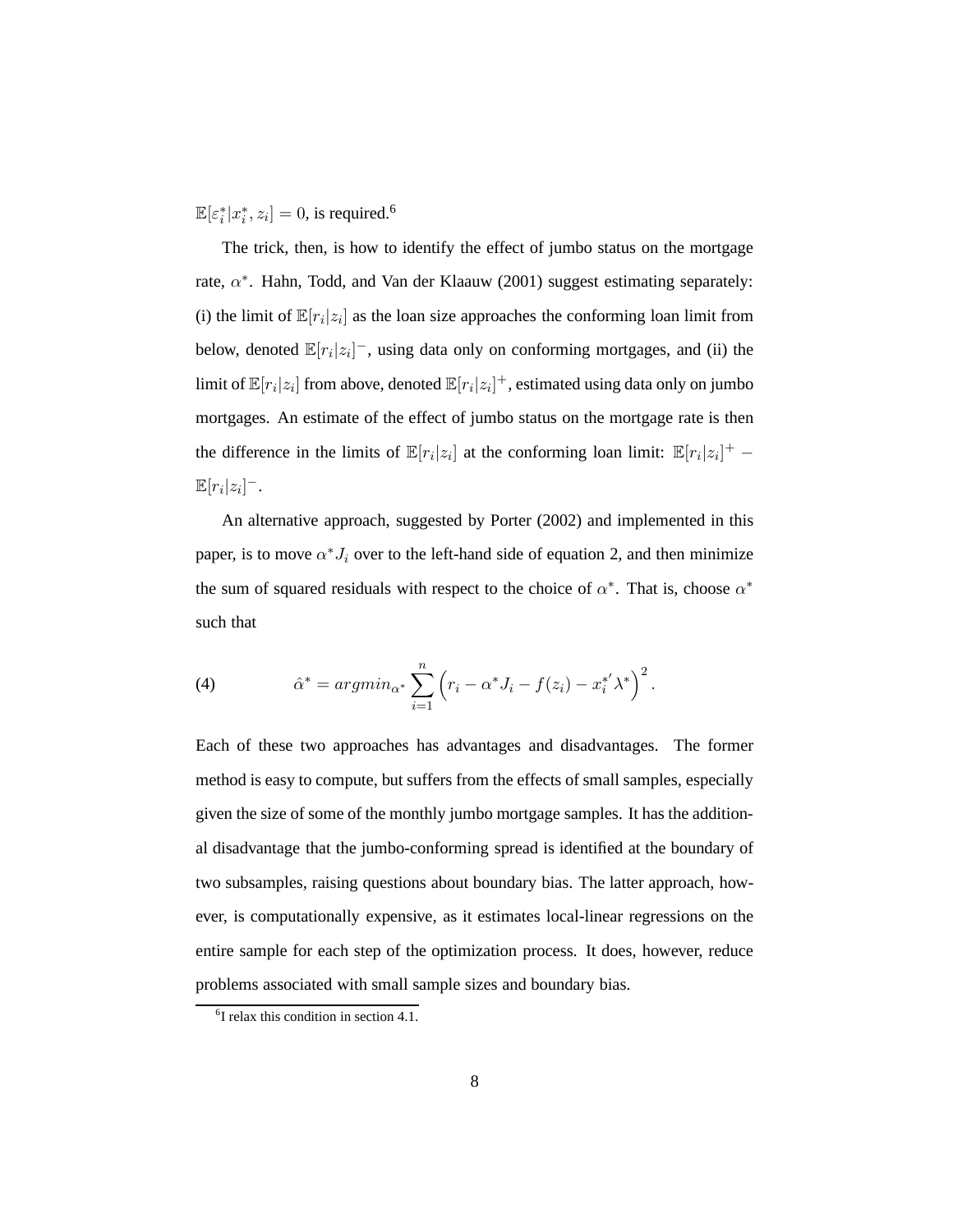I use local-linear regression to estimate  $f(z<sub>i</sub>)$  in this paper. Under this approach, the expected value of a variable will be a weighted average of the values for observations which are "nearby" in the sense of having similar values of conditioning variables  $z_i$ . The kernel weights place more weight on observations close by than on those farther away. Here, I use a normal (Gaussian) product kernel, so that

(5) 
$$
K(u) = \phi(u_{Size})\phi(u_{LTV})\phi(u_{ZIP}),
$$

where  $\phi(\cdot)$  is the standard normal density function. The kernel bandwidth,  $b_n$ , controls how much weight each observation receives in the weighted average. It is effectively a scaling variable, so that with a small bandwidth, only very close observations are included, while with a larger bandwidth, more observations are included. The bandwidth enters the kernel via  $u_i = (z_i - z)/b_n$ .<sup>7,8</sup>

As opposed to Nadaraya-Watson regression, which essentially fits a constant to the data close to a specific observation using data near that observation ( $\hat{y} =$  $\sum_i w_i y_i$  where  $w_i = K_i / \sum_j K_j$ ), local-linear regression fits a straight line through a specific observation using data near that observation ( $\hat{y} = \sum_i w_i^*$ )  $i^*y_i$  where  $w_i^* =$  $e_1'$  $\int_1'(\sum_j z_j K_j z'_j)$  $j^{j-1}z_iK_i$  and  $e_1$  is a selection vector with 1 in its first element and zeros elsewhere). As it turns out, local-linear regression is equivalent to a weighted least squares regression of  $y_i$  on  $(1, (z_i - z))'$  with weights  $K_i^{1/2}$  $\frac{1}{i}$ .

 $\sigma$ <sup>7</sup>Distances between ZIP code centroids are computed using the Haversine formula for great circle distances.

<sup>&</sup>lt;sup>8</sup>Ideally, one would cross-validate the bandwidth parameters, but this proves to be computationally prohibitive in this application. I therefore use a rule-of-thumb bandwidth suggested by Silverman (1986),  $b_n = c\sigma_z n^{-1/(d+4)}$ , where  $c = d^{1/(d+4)} \left(\frac{4}{2d+1}\right)^{1/(d+4)}$ ,  $\sigma_z$  is the standard deviation of z, and  $d = \dim(z_i)$ . Bandwidths range from 0.15 to  $0.22$  for  $\ln(Size_i)$ , from 4.4 to 6.5 percentage points for  $LTV_i$ , and from 28 to 44 miles over geography.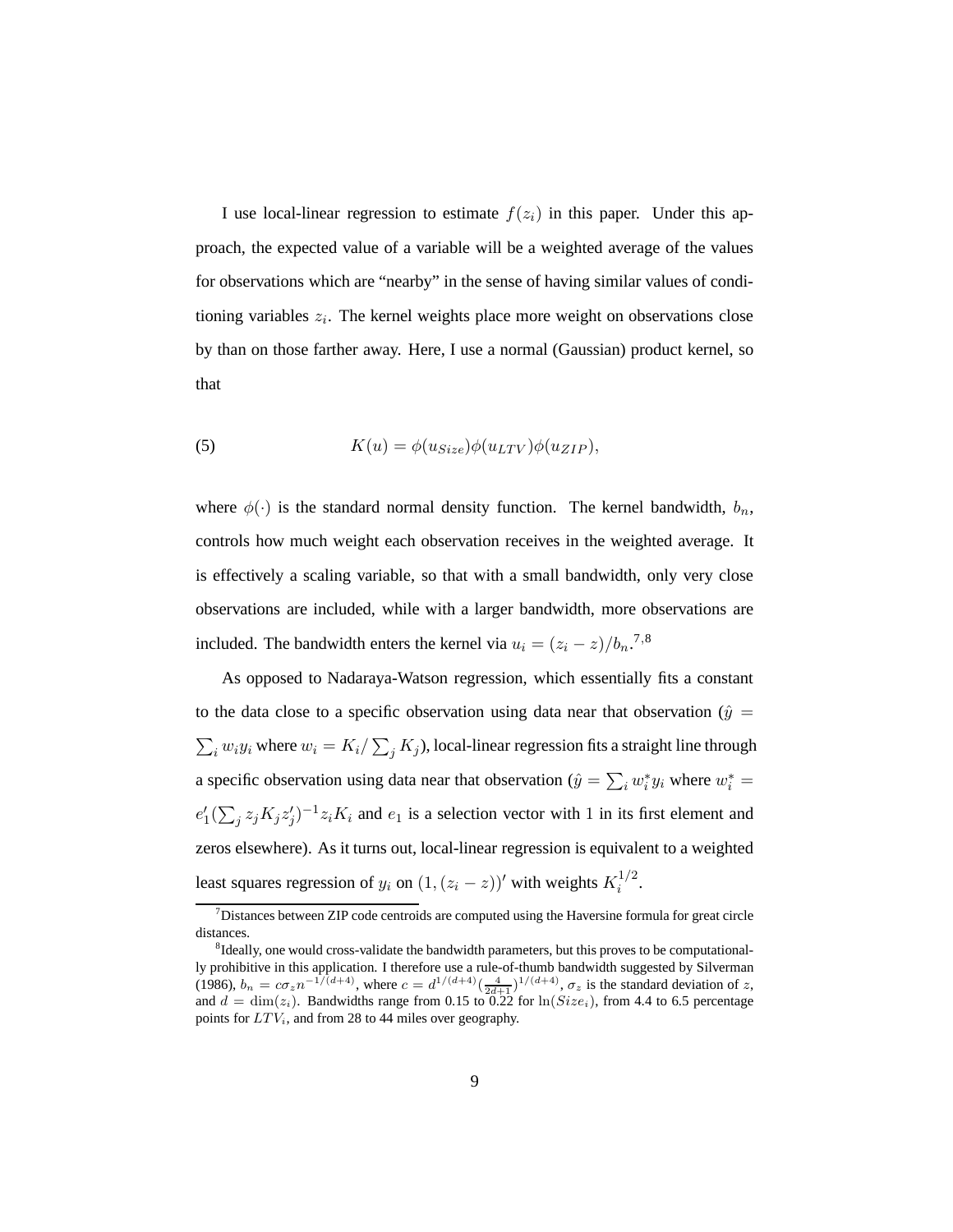Robinson (1988) shows how to estimate  $\lambda^*$  from equation 2—similar to partial linear regression in the linear regression context. First, take conditional expectations of equation 2 (with  $\alpha^* J_i$  subtracted from both sides):

(6) 
$$
\mathbb{E}[r_i - \alpha^* J_i | z_i] = \mathbb{E}[f(z_i)|z_i] + \mathbb{E}[x_i^* | z_i]' \lambda^* + \mathbb{E}[\varepsilon_i^* | z_i].
$$

Then let  $\hat{y}_i = \mathbb{E}[r_i - \alpha^* J_i | z_i]$  and  $\hat{x}_i^* = \mathbb{E}[x_i^*]$  $i^*[z_i]$ , so that

(7) 
$$
\hat{y}_i = f(z_i) + \hat{x}_i^* \lambda^*
$$

(note that  $\mathbb{E}[f(z_i)|z_i] = f(z_i)$  and  $\mathbb{E}[\varepsilon_i^*]$  $i[z_i] = 0$ ). Now subtract equation 7 from equation 2 to obtain

(8) 
$$
y_i - \hat{y}_i = (x_i^* - \hat{x}_i^*)' \lambda^* + \varepsilon_i^*.
$$

So to estimate  $\lambda^*$ , first perform local-linear regressions of  $y_i = r_i - \alpha^* J_i$  on  $z_i$ and  $x_i^*$ \* on  $z_i$ , then regress the residuals  $y_i - \hat{y}_i$  on the residuals  $x_i^* - \hat{x}_i^*$  $i^*$ . In our optimization algorithm,  $\lambda^*$  is computed for each trial  $\alpha^*$  in the Newton-Raphson iterations.

As noted by Pagan and Ullah (1999), local-linear regression reduces boundary bias relative to the usual Nadaraya-Watson regression. Note that boundary bias could be a particular problem with the approach suggested by Hahn, Todd, and Van der Klaauw (2001), in that the treatment effect is identified at the boundaries of the jumbo and conforming subsamples. The approach suggested by Porter (2002), however, identifies  $\alpha^*$  in the interior of the data span. Further, Robinson (1988) and Porter (2002) show that  $\hat{\lambda}^* \to \lambda^*$  at semiparametric rates (slower than  $\sqrt{n}$ -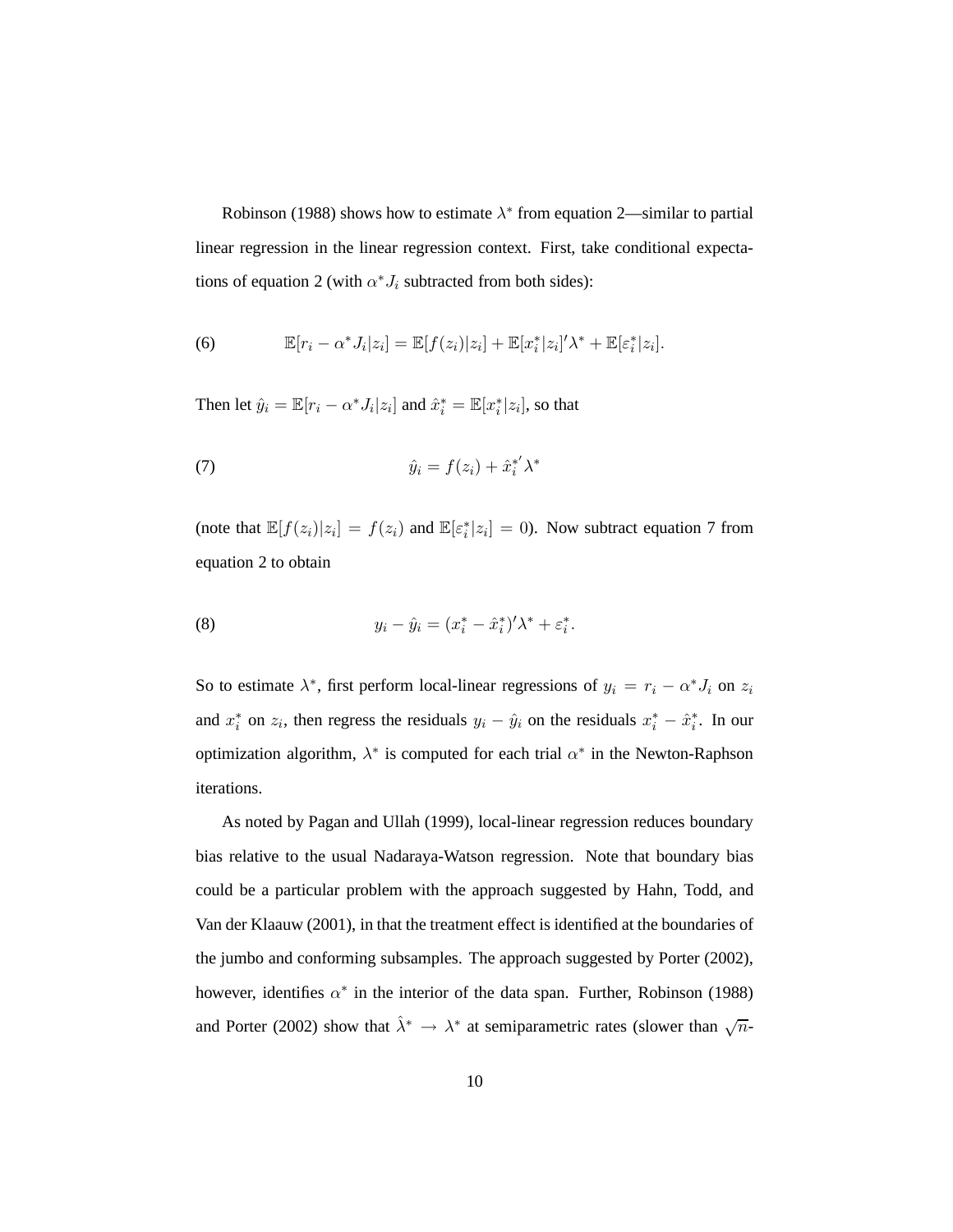convergence).<sup>9</sup>

## **4 Results**

For each month of the MIRS data, I estimate the benchmark parametric model and the semiparametric partial local-linear regression model.<sup>10</sup> Figure 4 shows the 12-month moving averages for the two estimated time series of the jumboconforming spread as well as the unconditional jumbo-conforming spread, while Table 1 shows some sample statistics. As shown, the estimated jumbo-conforming spread series vary considerably during the January 1993 to June 2007 period. On average, the estimated jumbo-conforming spread under the parametric approach (27 basis points) is nearly 20 percent higher than under the semiparametric approach (22 basis points), and about 24 percent higher since 1996. This difference rises to as much as 75 percent in 2004. Both sets of estimates consistently exceed the unconditional difference between jumbo and conforming mortgage rates.

Of particular note is how the 12-month moving averages tend to track each other closely up until about 1996. Then the two series appear to drift apart permanently. One possible explanation for this is the widespread introduction of credit scoring in mortgage underwriting. In particular, the inclusion of credit scores in mortgage underwriting processes started around the end of 1995. Because the jumbo-conforming spread is estimated to be smaller when geography is includ-

 $9$ As with cross-validation of the bandwidth parameters, bootstrapping the standard errors of the parameter estimates is too computationally burdensome, although I show bootstrapped standard errors for one month, in particular, as an example.

 $^{10}$ I also estimate a parametric model that excludes the state-level foreclosure and ZIP-level demographic variables to show how much power the nonparametric components add to the estimation, as opposed to the state- and ZIP-level variables. These estimates are similar to the benchmark parametric model's and thus are largely omitted.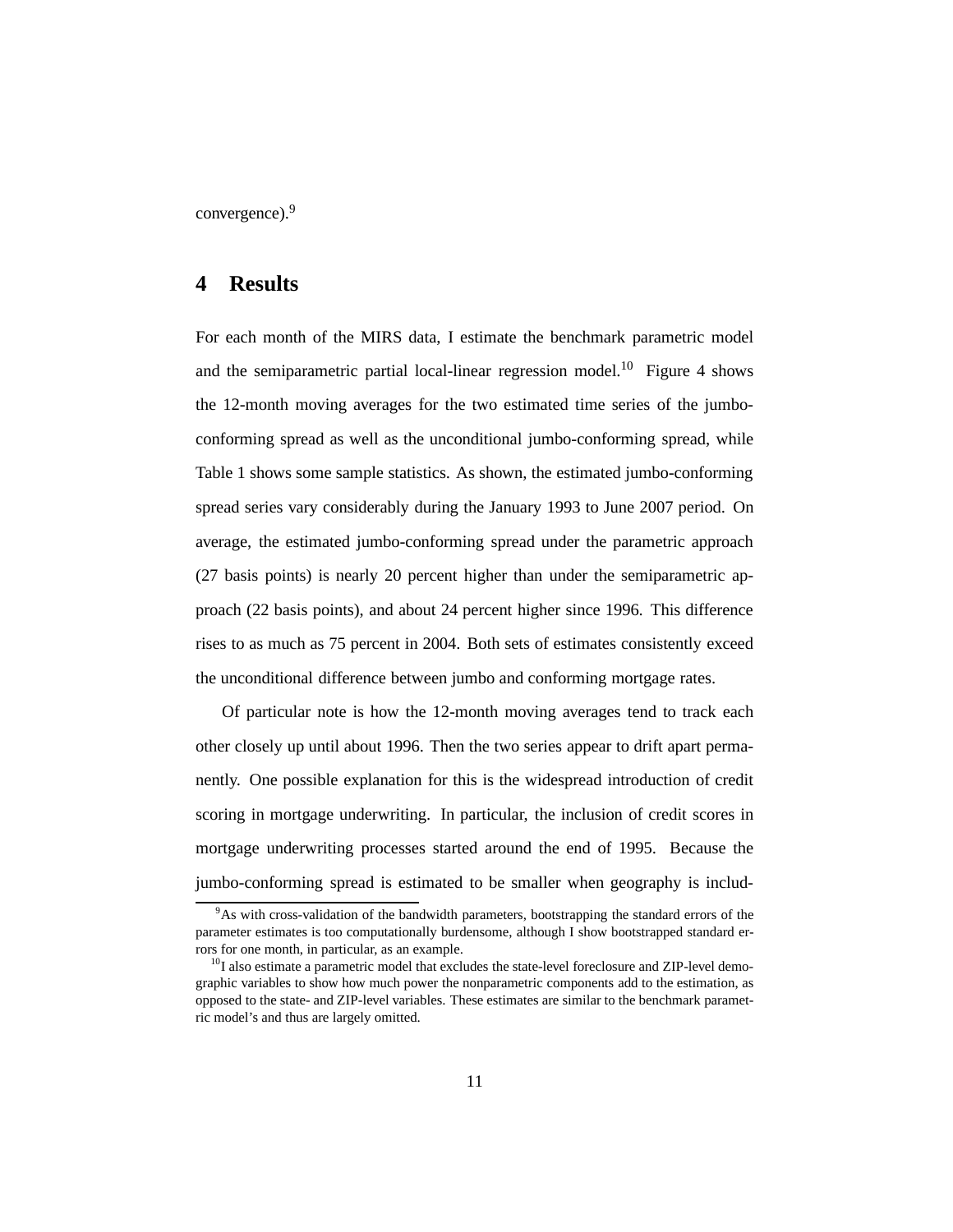ed in the conditioning set, homeowners right at the conforming loan limit might have better credit quality than homeowners just above the conforming loan limit. For instance, a borrower who has the resources available to lower his or her loan size or LTV (perhaps as a signal on his or her credit worthiness) might have better credit quality than a borrower who does not have the resources available to lower his or her loan size or LTV. It could also be the case that jumbo borrowers no longer need to signal their credit quality through their loan-to-value ratios and jumbo-conforming status; now they can signal their credit quality through their credit scores. In either case, controlling for (unobserved) credit quality would tend to lower estimates of the jumbo-conforming spread, relative to an approach without such a control, as the effect would be separately identified from the jumboconforming spread.

Table 2 shows the average parameter estimates across time for each of the estimated models. Note that the average estimated effect of jumbo status on mortgage rates is positive (22 basis points), as are the effects of fees paid at closing (7 basis pints), whether the mortgage was originated by a mortgage company (9 basis points), whether the home was new (7 basis points), as well as state laws pertaining to whether judicial foreclosure is required (2 basis points) and whether deficiency judgments are prohibited (6 basis points). In the parametric specifications, loan size and the LTV ratio also have fairly substantial effects on mortgage rates (these effects are implicit in the semiparametric estimates). Of particular note are the average R-squared values. The benchmark parametric model explains only about 11 percent of the variation in mortgage rates, on average. Without state-level foreclosure and ZIP-level demographic variables, the average R-squared falls to around 8 percent. But for the semiparametric model the average R-squared increases to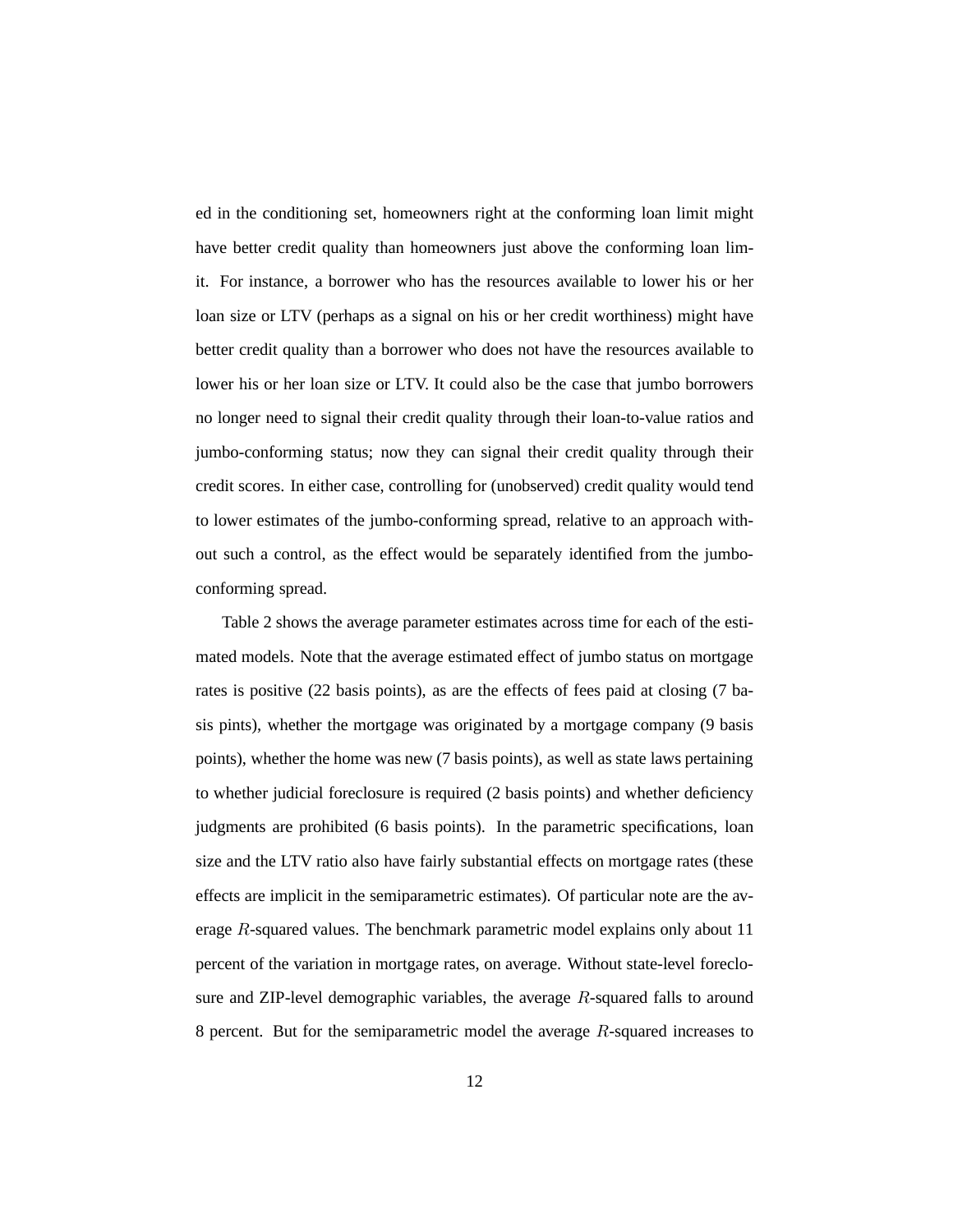over 61 percent, presumably reflecting nonlinearities of  $f(z_i)$  in  $z_i$  and unobserved borrower and market characteristics that vary over geographic location.

Table 3 shows the parameter estimates for July 2005, as a particular example. The estimated effect of jumbo status on mortgage rates is statistically significant and positive (24 basis points), as are the effects of mortgage company origination (11 basis points), fees paid at closing (8 basis points), and new homes (20 basis points). In the parametric specifications, loan size and the LTV ratio again have statistically significant effects on mortgage rates. The same pattern also emerges with respect to the measure of fit: The semiparametric model dominates the benchmark parametric model.

At this point, several extensions deserve additional consideration. First, outside of Ambrose, LaCour-Little, and Sanders (2004), the literature has largely ignored the potential endogeneity of loan size and LTV (and thus sample selection in jumbo status). In the parametric setting at least, procedures already exist to address these issues. The following subsections take a first pass at exploring these issues in the semiparametric context. Finally, estimates of the jumbo-conforming spread might vary across geographic locations. Thus, estimating the jumbo-conforming spread for specific geographies could prove to be an interesting exercise.

#### **4.1 Endogeneity**

As noted above, estimates of the jumbo-conforming spread to this point have largely ignored the potential endogeneity of loan size and the loan-to-value ratio—i.e., the ability of certain borrowers to choose loan sizes and LTV ratios in order to secure conforming mortgage status (be it due to perceived price differences or to signaling good credit quality)—and the resulting sample selection of jumbo status.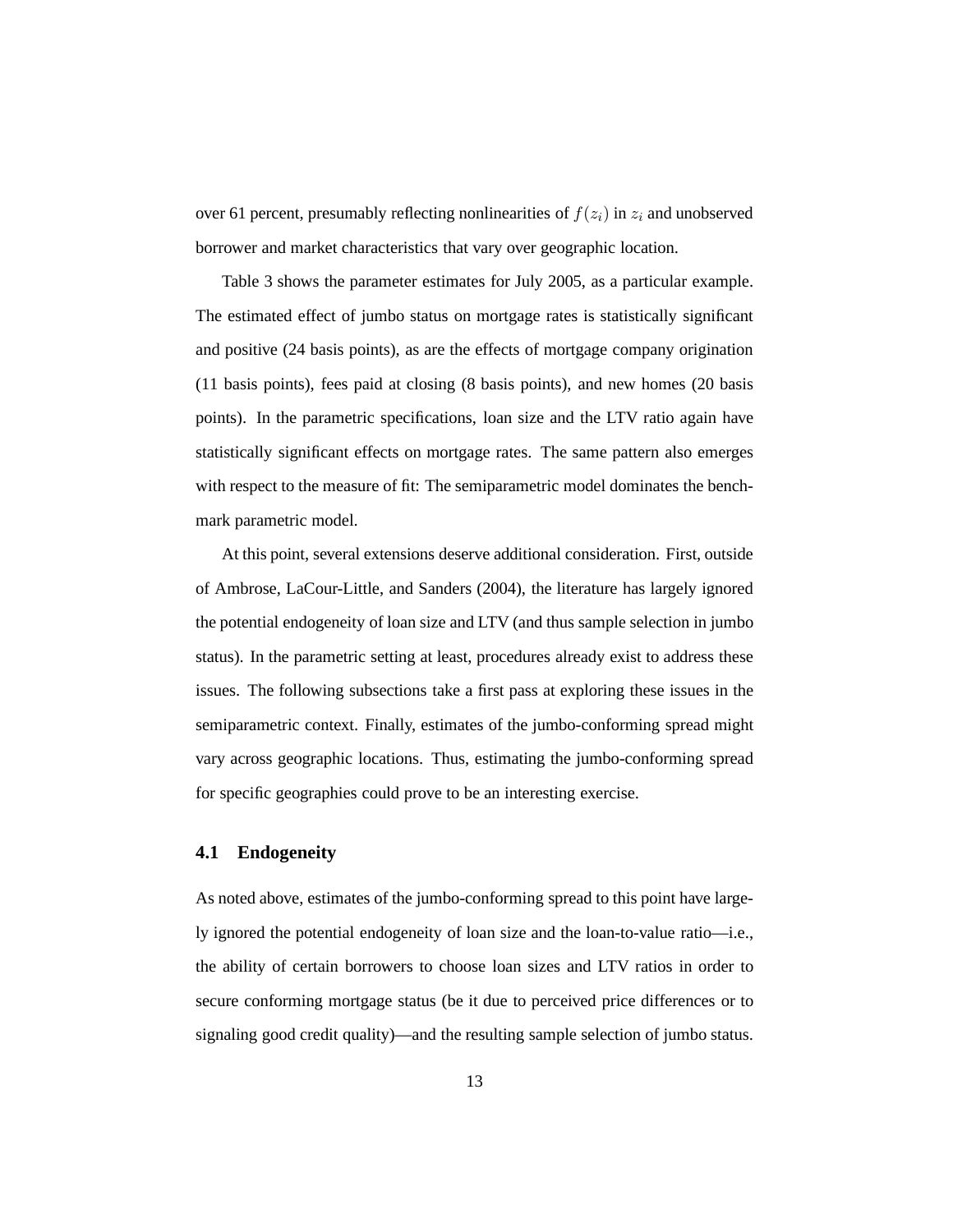Thus, this section considers a semiparametric model that conditions only on geographic location (i.e.,  $z_i = (ZIP_i)'$  in equation 2). Now loans are compared only on the basis of how physically close they are and not on how they compare in loan size and loan-to-value ratio.

In addition, I estimate a nonparametric sample selection equation using jumbo mortgage status as the dependent variable and  $z_i = (ZIP_i)'$  as the conditioning set. This essentially estimates the proportion of jumbo mortgages for any particular ZIP code and assumes that one borrower's jumbo-conforming status depends on his or her neighbors' jumbo-conforming status. Then, inserting the estimated inverse Mills ratio as an additional regressor in equation 2, we can evaluate the estimated effect of sample selection on mortgage rates.

As shown in Figure 5, controlling for the potential endogeneity of loan size and LTV and sample selection in jumbo status reduces the average estimate of the jumbo-conforming spread to about 13 basis points—a difference of over 40 percent from the original semiparametric model and a difference of nearly 50 percent from the benchmark parametric model. However, this estimate is not as low as the unconditional difference between jumbo and conforming mortgage rates, which averages 7 basis points over the 1993-2007 period. Further, contrary to the results reported in Ambrose, LaCour-Little, and Sanders (2004), the estimated coefficient on the inverse Mills ratio is consistently small and statistically insignificant across time using these data and these methods.<sup>11</sup>

<sup>&</sup>lt;sup>11</sup>Estimates are available upon request.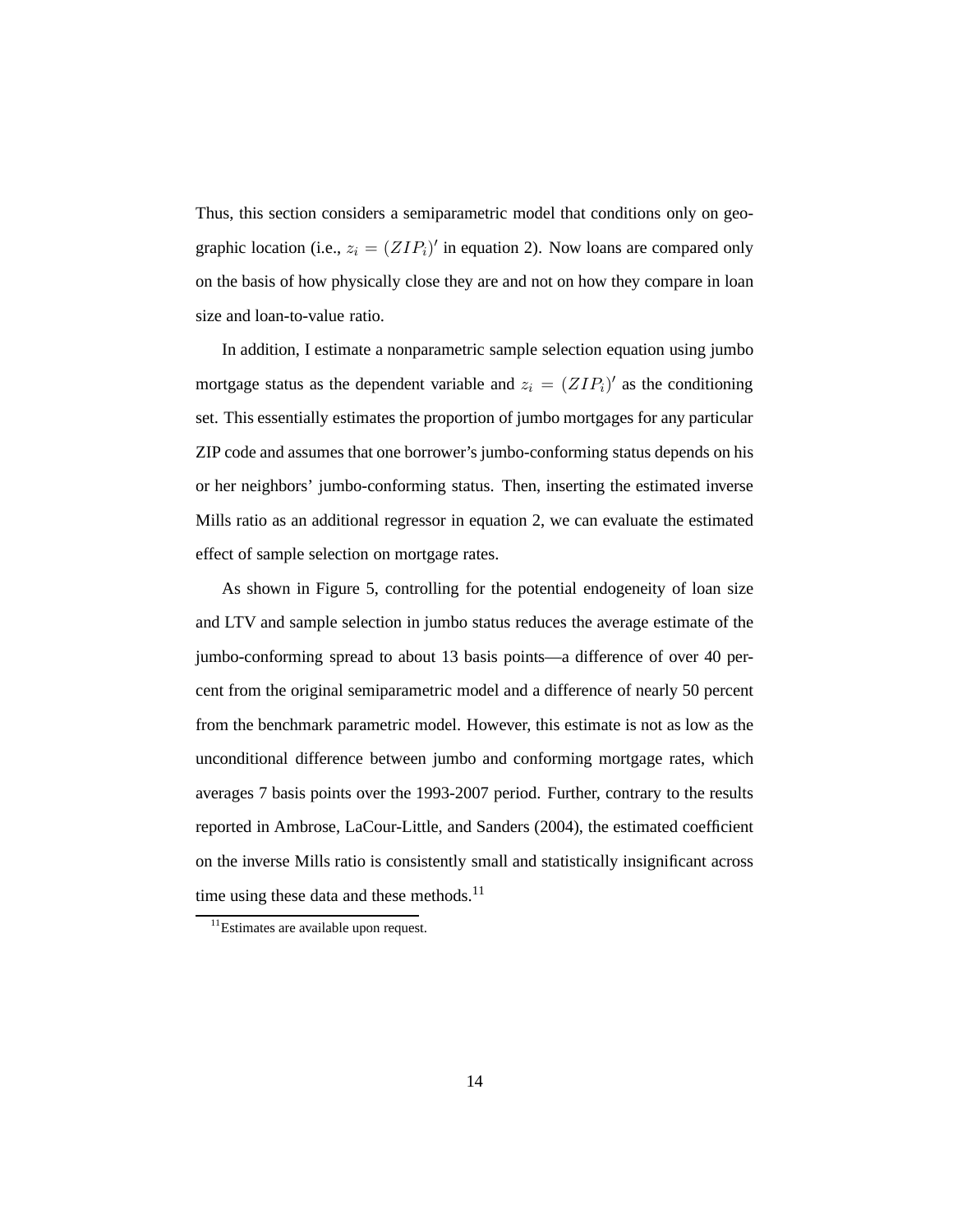#### **4.2 State-Level Estimates**

Figure 6 shows how the concentration of jumbo mortgages varies from state to state during June and July 2005. In general, fewer jumbo mortgages were originated in the middle of the country with the vast majority of jumbo mortgages being originated in coastal states. Within these data, the highest concentration of jumbo mortgage originations occurred in Washington DC, California, Maryland, Rhode Island, Virginia, Massachusetts, and New Jersey, while no jumbo mortgages were originated in Arkansas, Iowa, Mississippi, Nebraska, North Dakota, and Vermont during this period. With this in mind, how does the jumbo-conforming spread vary across states?

To answer this, I estimate the models for each state.<sup>12</sup> As shown in Figure 7, semiparametric estimates of the jumbo-conforming spread were close to zero in 15 states and in excess of 33 basis points in 6 states. The national average was 24 basis points. Parametric estimates of the jumbo-conforming spread, in contrast, were near zero in 8 states and exceeded 33 basis points in 20 states. Here, the national average was 33 basis points. So the jumbo-conforming does indeed appear to vary by state, possibly reflecting further unobserved borrower or local market characteristics. Interestingly, there is no obvious correlation between the concentration of jumbo mortgages originated and the estimated jumbo-conforming spread across states.

<sup>&</sup>lt;sup>12</sup>Because many cities span state lines, I include out-of-state observations within 100 miles of state boundaries in each state's individual estimation.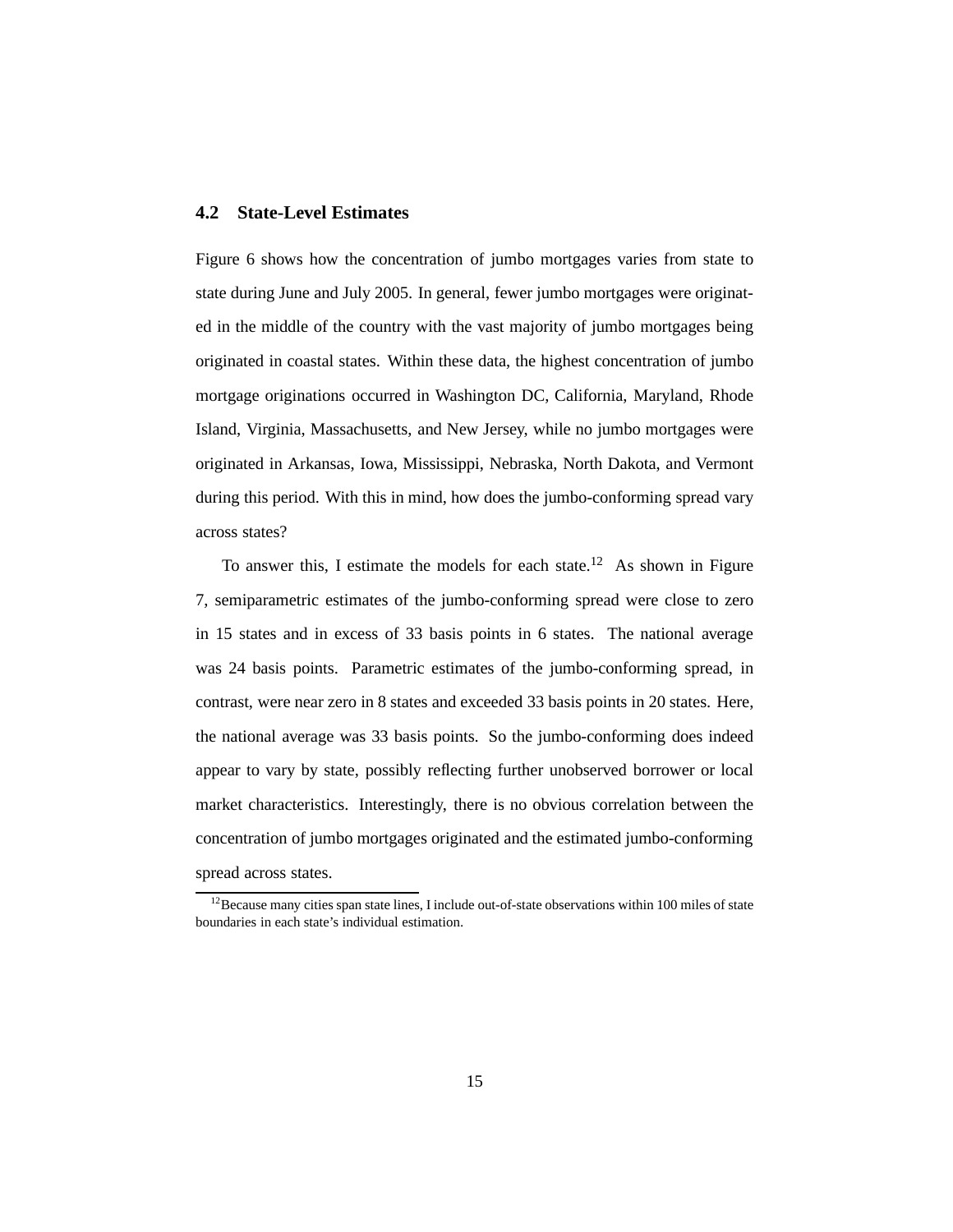#### **5 Conclusion**

This paper estimates the jumbo-conforming spread using data from the Federal Housing Finance Board's Monthly Interest Rate Survey from January 1993 to June 2007. Importantly, this paper augments the typical parametric approach by adding state-level foreclosure laws and ZIP-level demographic variables to the model, estimating the effects of loan size and loan-to-value ratio on mortgage rates nonparametrically, and including geographic location as a control for some potentially unobserved borrower and market characteristics that might vary over geography, such as credit scores, debt-to-income ratios, and house price volatility. A partial locallinear regression approach is used to estimate the jumbo-conforming spread, on the premise that loans similar to each other in terms of loan size, loan-to-value ratio, or geographic location might also be similar in other, unobservable borrower and market characteristics. I find estimates of the jumbo-conforming spread to be 13 to 24 basis points—50 to 24 percent smaller since about 1996, when credit scores became widely used in mortgage underwriting, than estimates from a commonly used parametric model. I therefore attribute the difference in estimates to credit quality and other unobserved characteristics, among other potential explanations, making these controls an important issue in estimating the jumbo-conforming spread.

## **References**

- Ambrose, B., M. LaCour-Little, and A. Sanders (2004). The effect of conforming loan status on mortgage yield spreads: A loan level analysis. *Real Estate Economics 32*, 541–69.
- Ambrose, B. W., R. Buttimer, and T. Thibodeau (2001). A new spin on the jumbo/conforming loan rate differential. *Journal of Real Estate Finance and*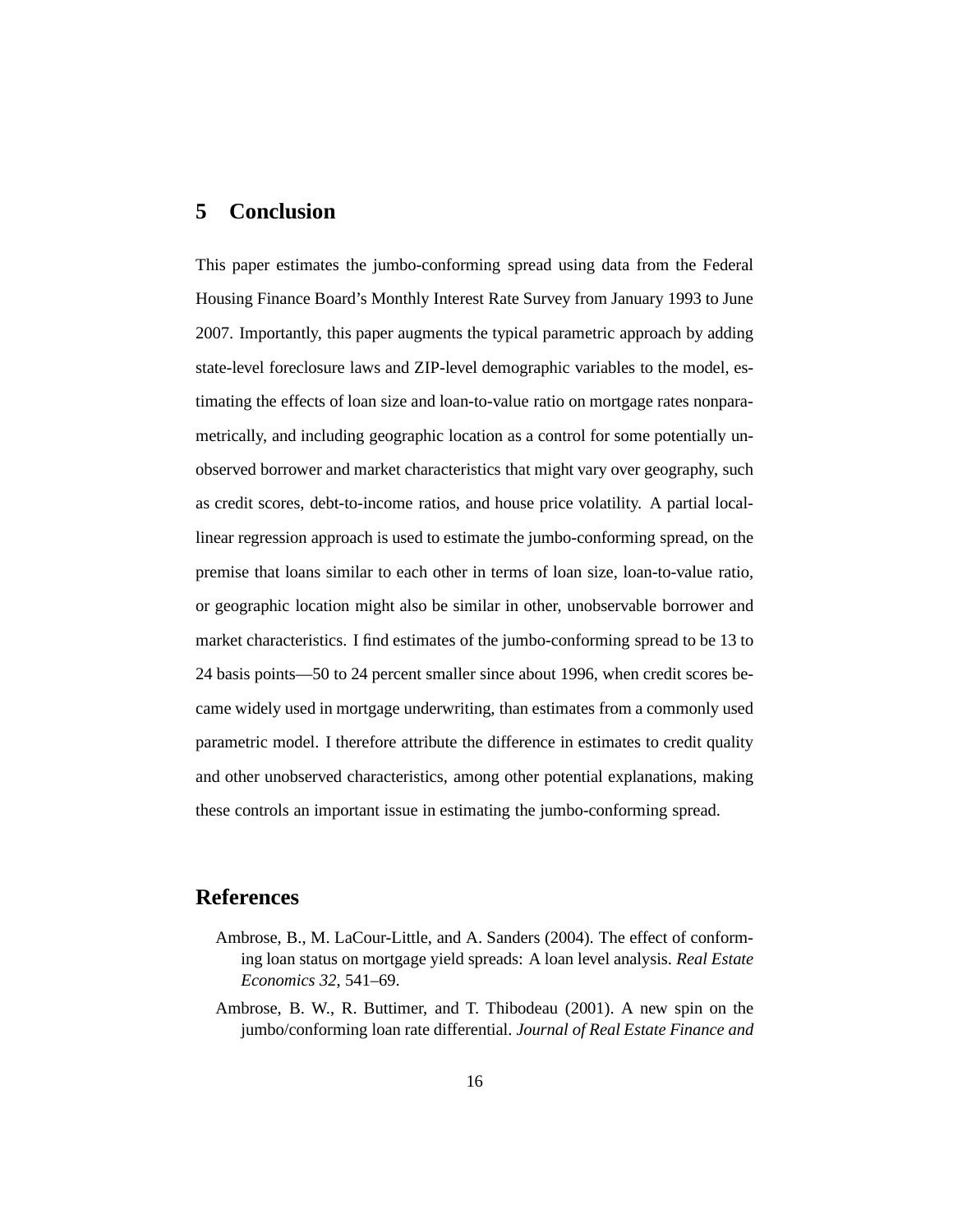*Economics 23*, 309–35.

- Cotterman, R. F. and J. E. Pearce (1996). *Studies on Privatizing Fannie Mae and Freddie Mac*, Chapter The Effects of the Federal National Mortgage Association and the Federal Home Loan Mortgage Corporation on Conventional Fixed-Rate Mortgage Yields, pp. 97–168. U.S. Department of Housing and Urban Development, Office of Policy Development and Research.
- Hahn, J., P. Todd, and W. Van der Klaauw (2001). Identification and estimation of treatment effects with a regression-discontinuity design. *Econometrica 69*, 201–9.
- Hendershott, P. H. and J. D. Shilling (1989). The impact of the agencies on conventional fixed-rate mortgage yields. *Journal of Real Estate Finance and Economics 2*, 101–15.
- Lehnert, A., W. Passmore, and S. M. Sherlund (2008). GSEs, mortgage rates, and secondary market activities. Forthcoming in *Journal of Real Estate Finance and Economics*.
- McKenzie, J. (2002). A reconsideration of the jumbo/non-jumbo mortgage rate differential. *Journal of Real Estate Finance and Economics 25*, 197–214.
- Naranjo, A. and A. Toevs (2002). The effects of purchases of mortgages and securitization by government sponsored enterprises on mortgage yield spreads and volatility. *Journal of Real Estate Finance and Economics 25*, 173–96.
- Pagan, A. and A. Ullah (1999). *Nonparametric Econometrics*. Cambridge, UK: Cambridge University Press.
- Passmore, W., S. M. Sherlund, and G. Burgess (2005). The effect of housing government-sponsored enterprises on mortgage rates. *Real Estate Economics 33*, 427–63.
- Passmore, W., R. Sparks, and J. Ingpen (2002). GSEs, mortgage rates, and the long-run effects of mortgage securitization. *Journal of Real Estate Finance and Economics 25*, 215–42.
- Pence, K. M. (2006). Foreclosing on opportunity: State laws and mortgage credit. *Review of Economics and Statistics 88*, 177–82.
- Porter, J. R. (2002). Asymptotic bias and optimal convergence rates for semiparametric kernel estimation in the regression discontinuity model. Discussion Paper No. 1989, Harvard Institute of Economic Research, Harvard University, Cambridge MA.
- Robinson, P. M. (1988). Root-N-consistent semiparametric regression. *Econometrica 56*, 931–54.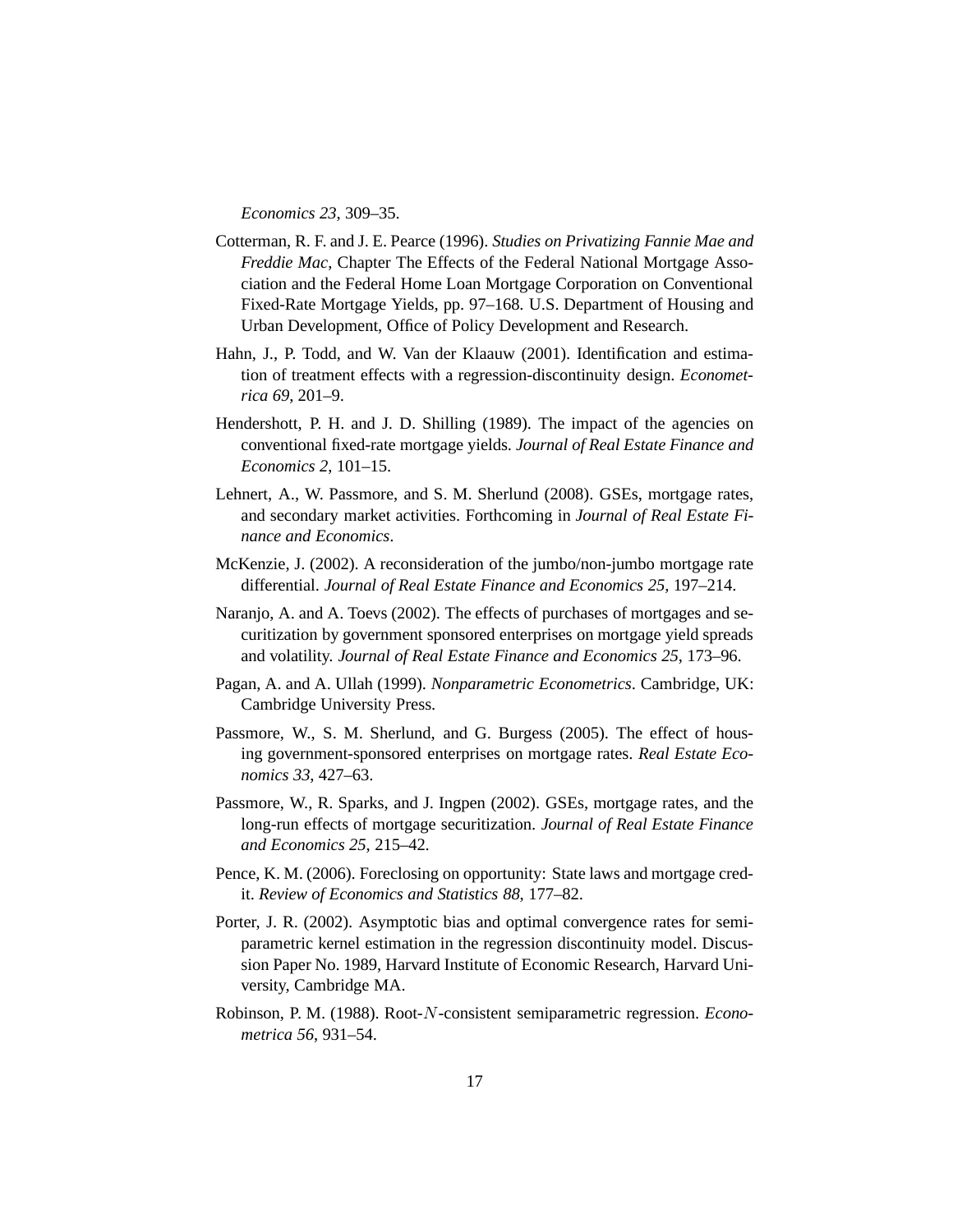- Silverman, B. (1986). *Density Estimation for Statistics and Data Analysis*. New York, NY: Chapman and Hall.
- U.S. Congressional Budget Office (CBO) (2001). Interest rate differentials between jumbo and conforming mortgages. http://www.cbo.gov.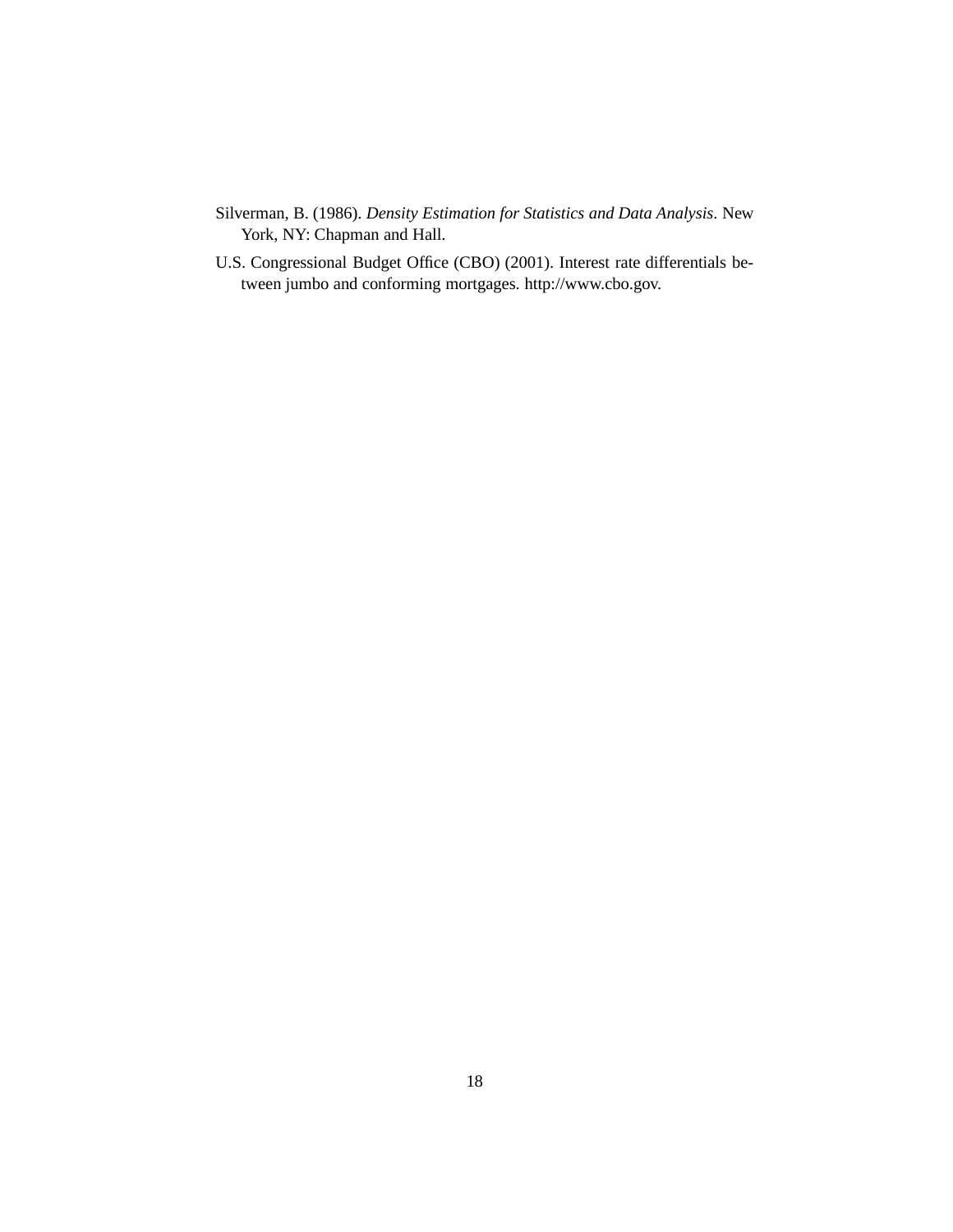

FIGURE 1: 30-Year Fixed-Rate Mortgage Rates

NOTE. January 1993 to June 2007.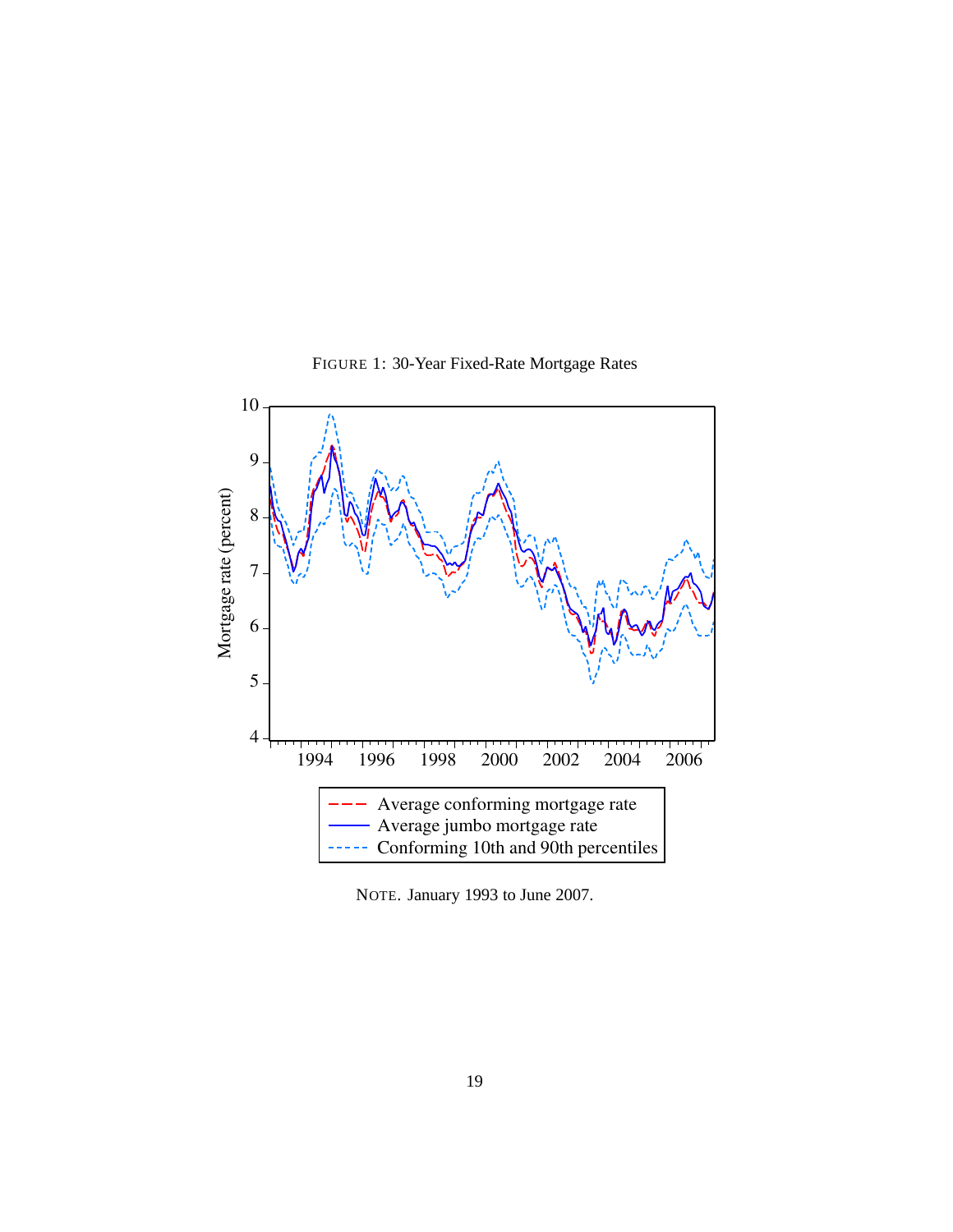FIGURE 2: 2006 Loan Size Distribution



NOTE. Normal (Gaussian) kernel density with bandwidth of \$5000.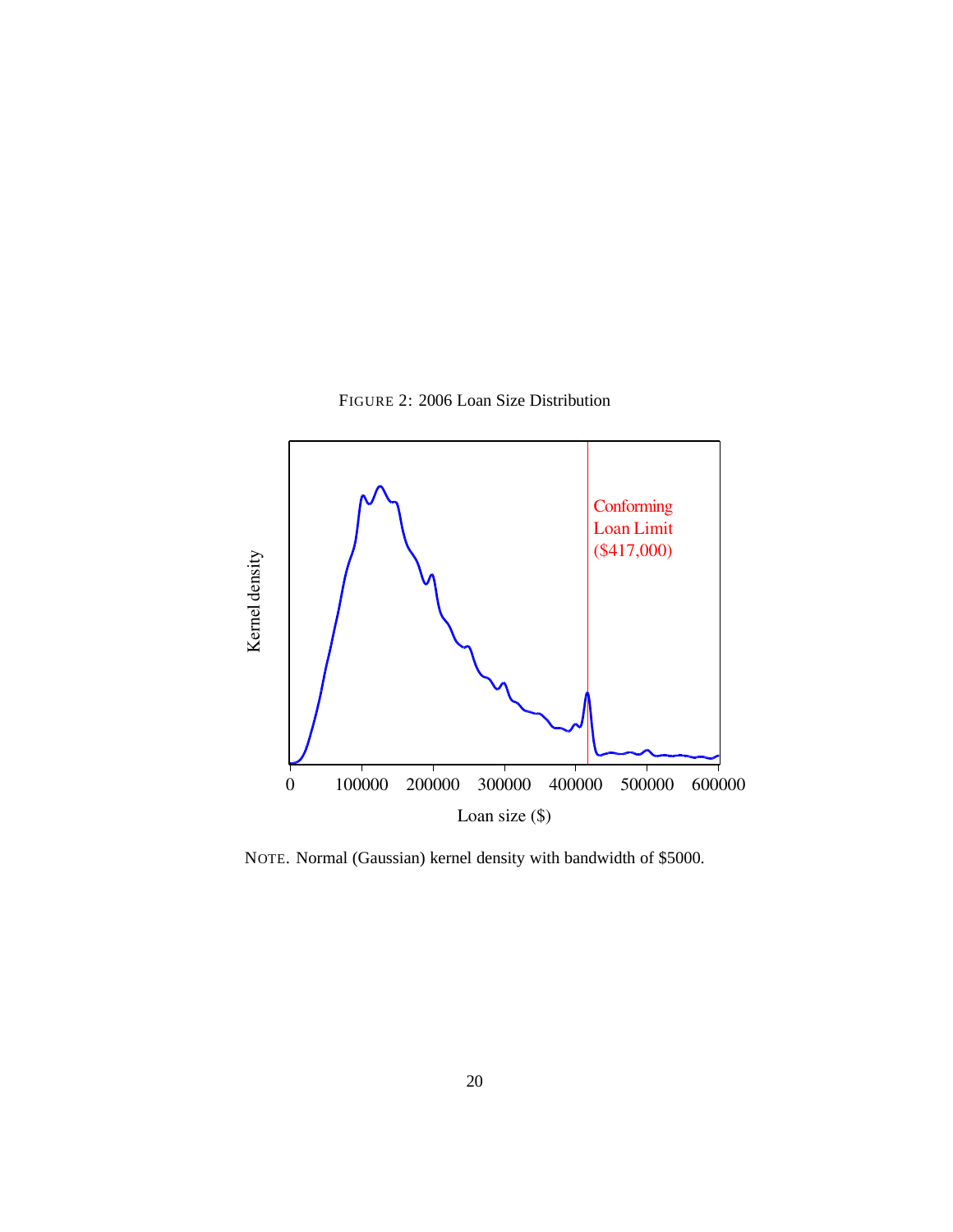

FIGURE 3: 2006 Loan Size Distribution

NOTE. Empirical cumulative distribution function.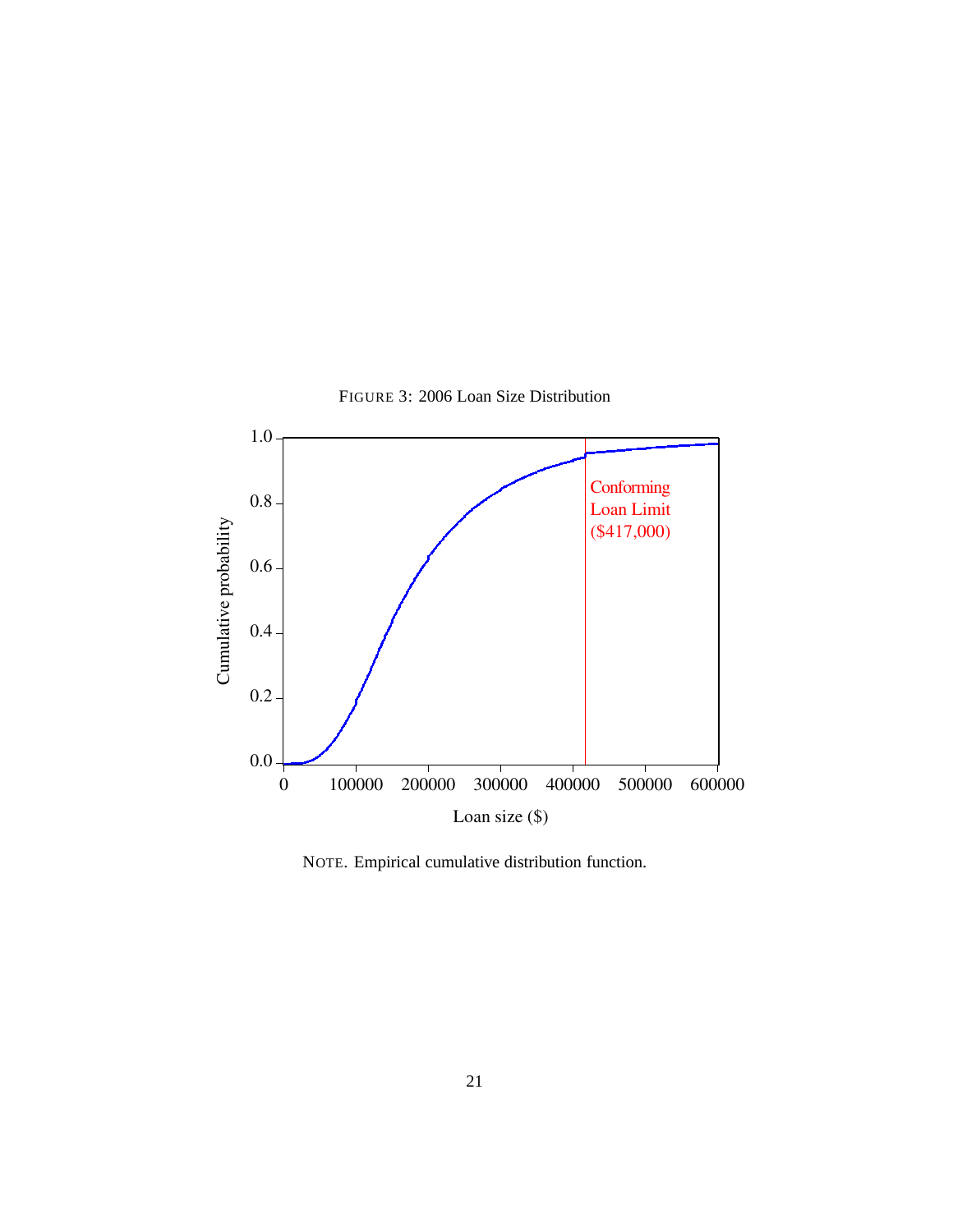

FIGURE 4: Jumbo-Conforming Spread Estimates

NOTE. 12-month moving average.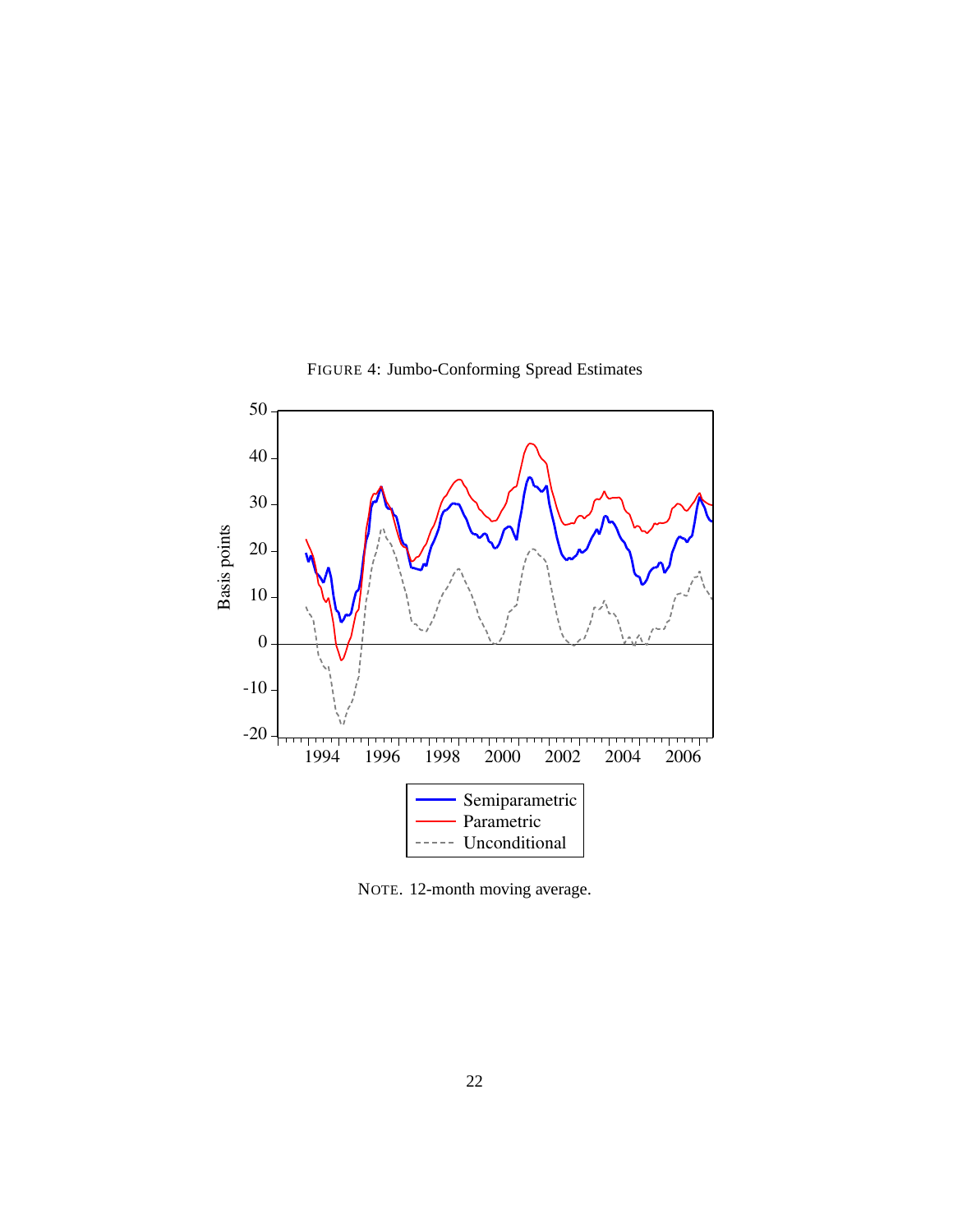

FIGURE 5: Jumbo-Conforming Spread Estimates

NOTE. 12-month moving average.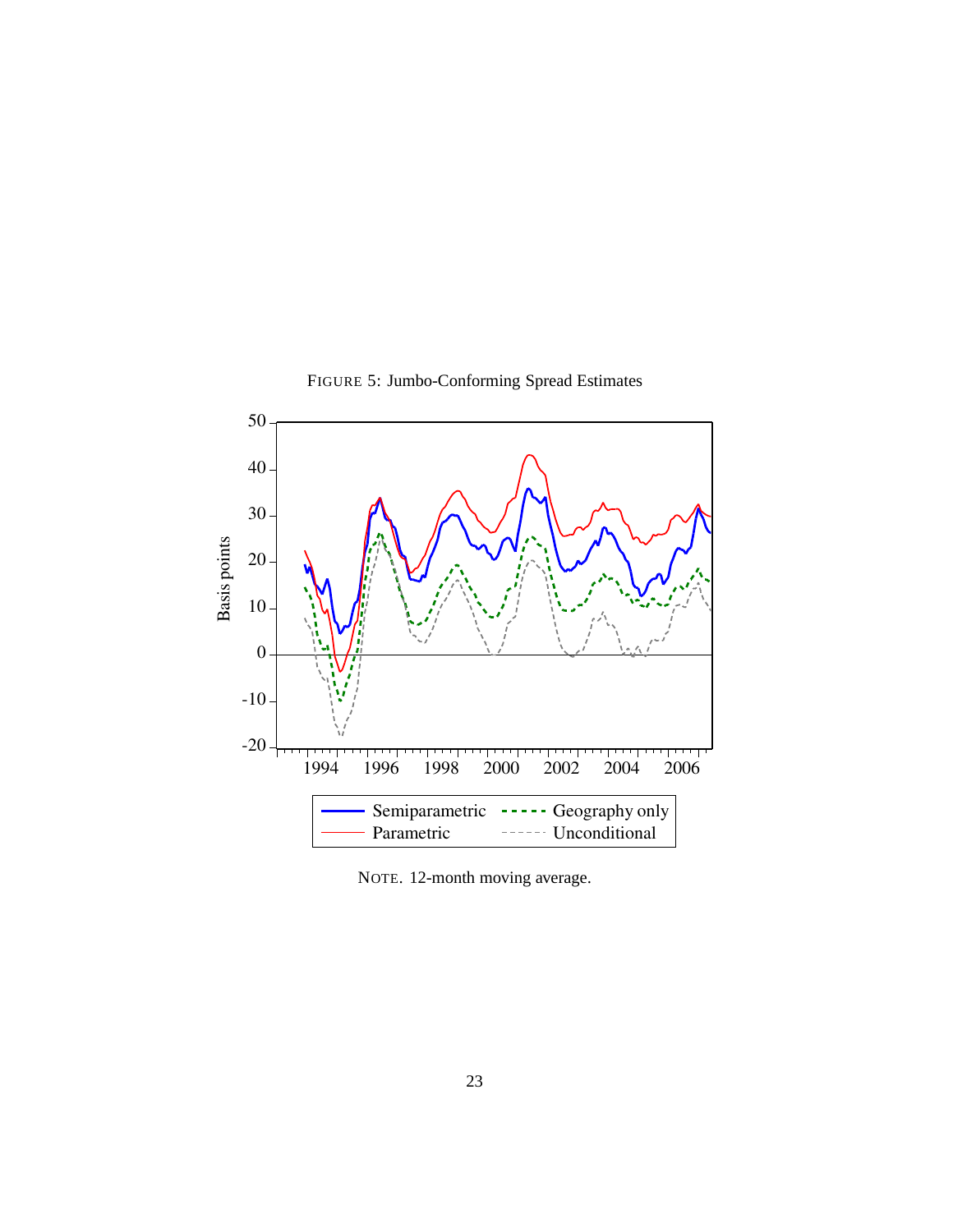

NOTE. June-July 2005.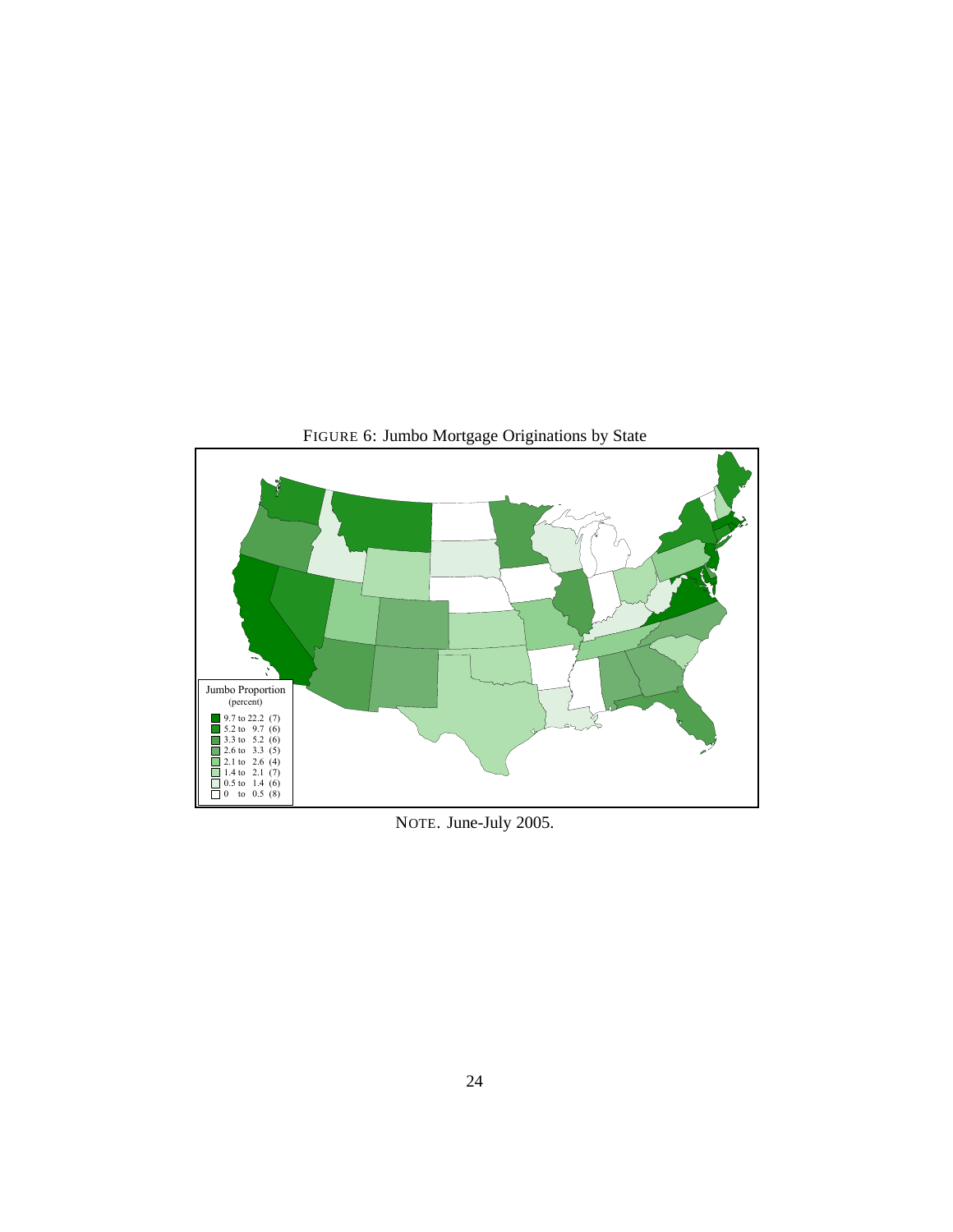

FIGURE 7: Jumbo-Conforming Spread Estimates by State

NOTE. June-July 2005.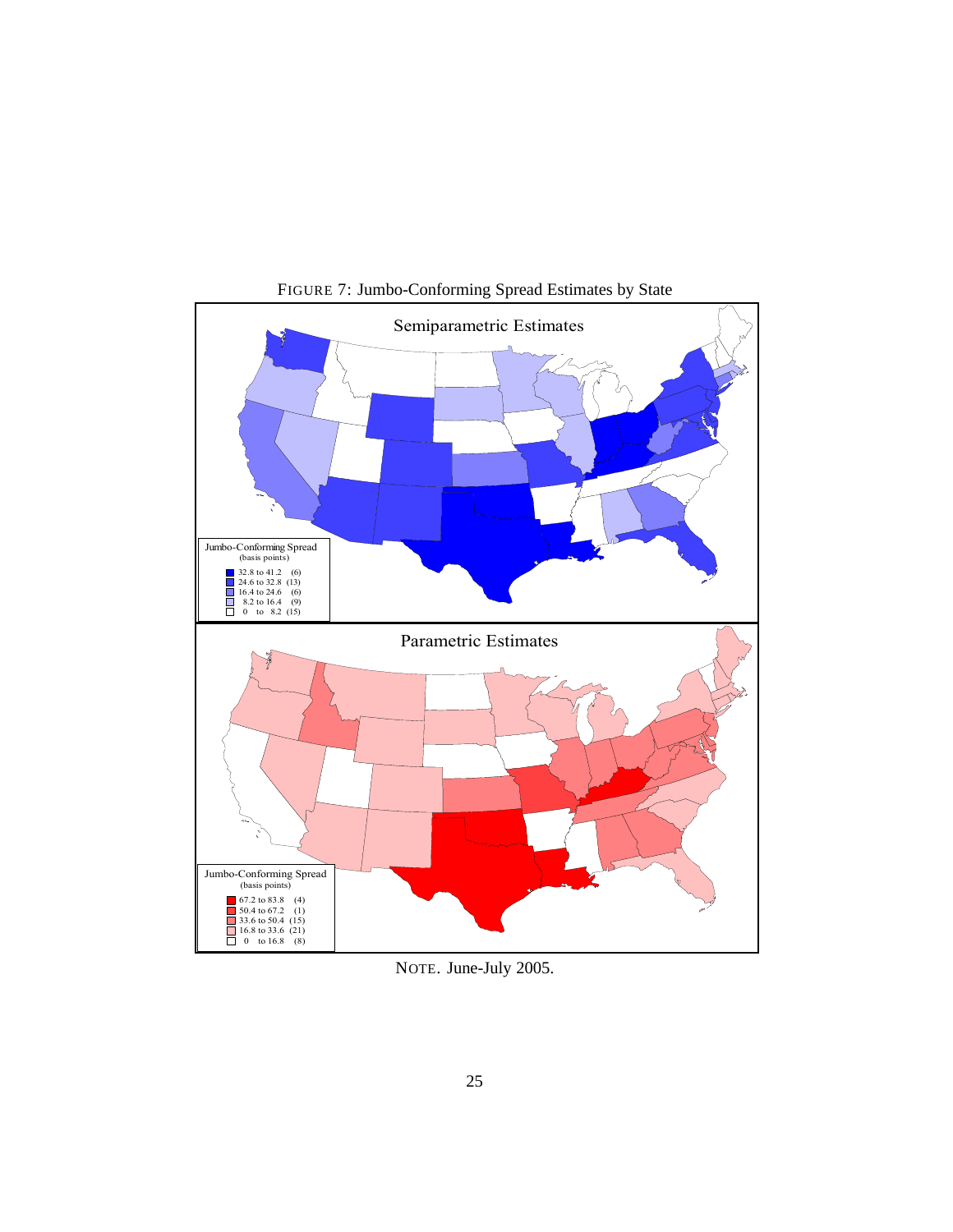|                              | Mean           | Median         | Std.Dev.       | Minimum              | Maximum        | Correlation |
|------------------------------|----------------|----------------|----------------|----------------------|----------------|-------------|
|                              |                |                |                |                      |                |             |
| Total                        |                |                |                |                      |                |             |
| Semiparametric<br>Parametric | 22.23<br>26.53 | 22.83<br>27.53 | 13.49<br>12.76 | $-30.74$<br>$-44.77$ | 57.93<br>62.26 | .7291       |
|                              |                |                |                |                      |                |             |
| 1993                         |                |                |                |                      |                |             |
| Semiparametric               | 19.64          | 17.88          | 11.47          | $-5.41$              | 35.76          | .3099       |
| Parametric                   | 22.60          | 24.08          | 10.14          | 9.71                 | 36.52          |             |
|                              |                |                |                |                      |                |             |
| 1994                         |                |                |                |                      |                |             |
| Semiparametric               | 7.24           | 7.87           | 18.79          | $-30.74$             | 32.94          | .7415       |
| Parametric                   | $-0.25$        | 5.95           | 20.69          | $-44.77$             | 23.95          |             |
|                              |                |                |                |                      |                |             |
| 1995                         |                |                | 17.45          |                      |                |             |
| Semiparametric<br>Parametric | 22.26<br>24.53 | 23.55<br>27.03 | 15.00          | $-14.89$<br>$-3.85$  | 55.28<br>41.49 | .8130       |
|                              |                |                |                |                      |                |             |
| 1996                         |                |                |                |                      |                |             |
| Semiparametric               | 27.51          | 27.27          | 12.45          | 6.40                 | 50.12          | .7360       |
| Parametric                   | 24.83          | 21.54          | 8.68           | 15.17                | 39.71          |             |
|                              |                |                |                |                      |                |             |
| 1997                         |                |                |                |                      |                |             |
| Semiparametric               | 16.71          | 16.03          | 8.15           | 2.53                 | 29.34          | .8453       |
| Parametric                   | 21.55          | 22.64          | 6.30           | 11.80                | 31.59          |             |
|                              |                |                |                |                      |                |             |
| 1998                         |                |                |                |                      |                |             |
| Semiparametric               | 30.06          | 30.93          | 7.03           | 11.66                | 38.76          | .5107       |
| Parametric                   | 35.20          | 34.68          | 3.42           | 30.36                | 41.15          |             |
| 1999                         |                |                |                |                      |                |             |
| Semiparametric               | 23.60          | 24.16          | 8.98           | 9.25                 | 38.55          | .7478       |
| Parametric                   | 27.40          | 25.50          | 6.47           | 18.42                | 38.19          |             |
|                              |                |                |                |                      |                |             |
| 2000                         |                |                |                |                      |                |             |
| Semiparametric               | 22.35          | 22.02          | 14.14          | $-5.64$              | 43.96          | .5880       |
| Parametric                   | 33.95          | 34.63          | 7.13           | 24.56                | 47.65          |             |

TABLE 1: Jumbo-Conforming Spread

*continued on next page*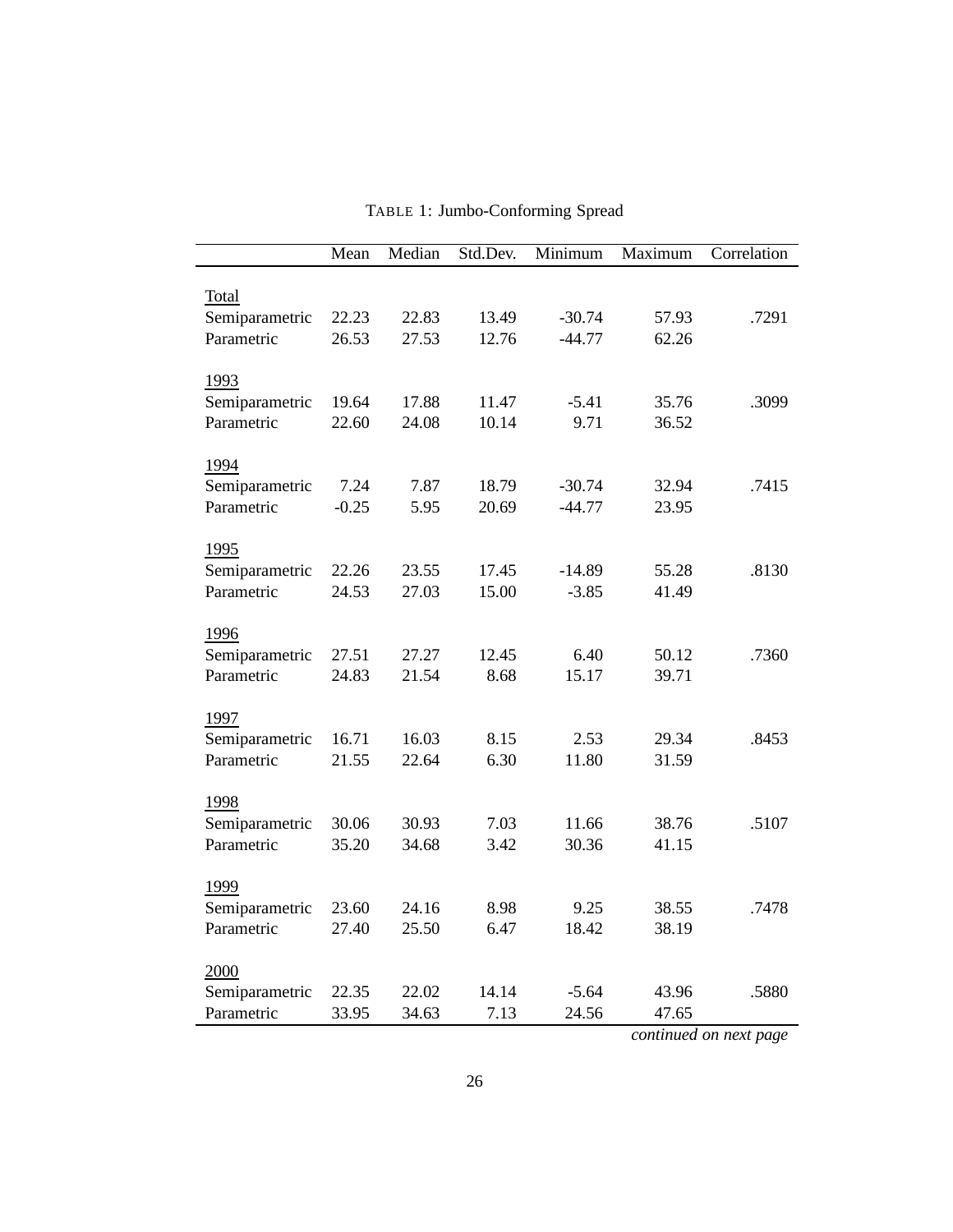|                | Mean  | Median | Std.Dev. | Minimum | $\overline{\text{Maximum}}$ | Correlation |
|----------------|-------|--------|----------|---------|-----------------------------|-------------|
| 2001           |       |        |          |         |                             |             |
| Semiparametric | 34.18 | 31.83  | 15.55    | 5.27    | 57.93                       | .9546       |
| Parametric     | 38.79 | 34.72  | 12.72    | 18.50   | 62.26                       |             |
| 2002           |       |        |          |         |                             |             |
| Semiparametric | 19.13 | 17.87  | 7.93     | 9.82    | 30.85                       | .5376       |
| Parametric     | 27.10 | 28.19  | 5.59     | 18.47   | 32.88                       |             |
| 2003           |       |        |          |         |                             |             |
| Semiparametric | 27.53 | 24.97  | 12.47    | 10.19   | 56.73                       | .7550       |
| Parametric     | 31.74 | 29.79  | 9.72     | 17.77   | 47.55                       |             |
| 2004           |       |        |          |         |                             |             |
| Semiparametric | 14.59 | 15.39  | 6.55     | 2.71    | 23.77                       | .4686       |
| Parametric     | 25.49 | 24.83  | 2.35     | 22.14   | 28.96                       |             |
| 2005           |       |        |          |         |                             |             |
| Semiparametric | 16.10 | 19.30  | 9.37     | $-3.36$ | 25.94                       | .4607       |
| Parametric     | 26.33 | 26.03  | 5.27     | 16.60   | 37.62                       |             |
| 2006           |       |        |          |         |                             |             |
| Semiparametric | 29.47 | 33.62  | 11.75    | 9.44    | 51.53                       | .6501       |
| Parametric     | 31.85 | 31.09  | 6.16     | 22.38   | 41.66                       |             |
| 2007           |       |        |          |         |                             |             |
| Semiparametric | 23.90 | 21.06  | 10.11    | 15.88   | 43.83                       | .9439       |
| Parametric     | 27.04 | 24.24  | 7.19     | 22.64   | 41.54                       |             |

TABLE 1: *continued*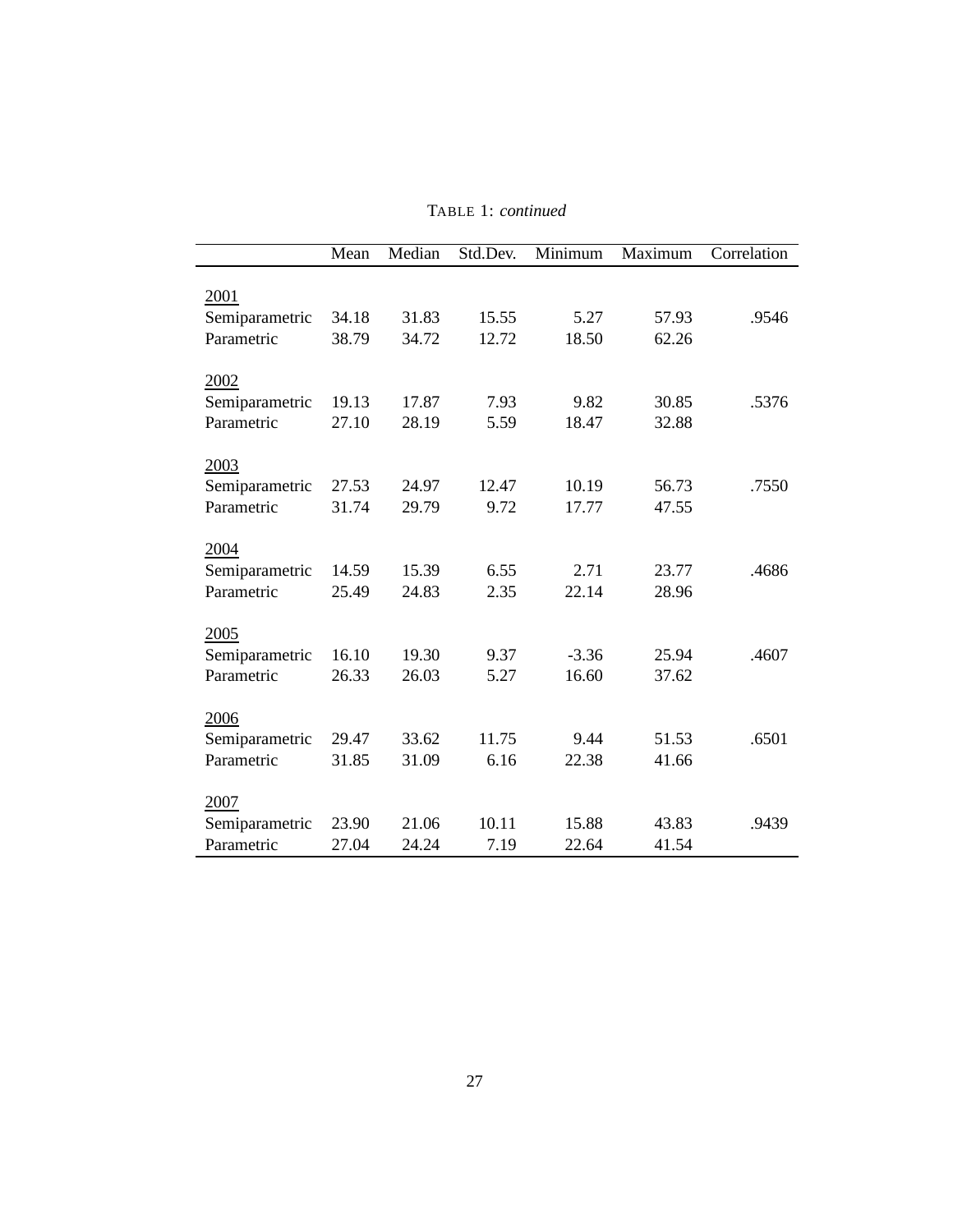|                        | Semiparametric | Parametric | Parametric |
|------------------------|----------------|------------|------------|
| Constant               | $-0.0019$      | 9.0605     | 8.6741     |
| Jumbo mortgage         | 0.2223         | 0.2695     | 0.2653     |
| $ln(Size_i)$           |                | $-0.1652$  | $-0.1644$  |
| $LTV_i \leq 75$        |                | $-0.0069$  | $-0.0121$  |
| $80 < LTV_i \leq 90$   |                | 0.1164     | 0.1127     |
| $LTV_i > 90$           |                | 0.0567     | 0.0575     |
| Mortgage company       | 0.0888         | 0.0763     | 0.0904     |
| Fees paid              | 0.0700         | 0.0647     | 0.0649     |
| New home               | 0.0674         | 0.0509     | 0.0512     |
| Urban pop. share       | $-0.0004$      |            | $-0.0005$  |
| Suburban pop. share    | $-0.0002$      |            | $-0.0001$  |
| Black pop. share       | 0.0008         |            | 0.0003     |
| Asian pop. share       | $-0.0001$      |            | 0.0011     |
| Hisp. pop. share       | 0.0004         |            | 0.0020     |
| Age 0-9 pop. share     | 0.0004         |            | 0.0002     |
| Age 10-17 pop. share   | 0.0012         |            | 0.0008     |
| Age 18-21 pop. share   | 0.0002         |            | $-0.0029$  |
| Age 22-29 pop. share   | 0.0017         |            | 0.0000     |
| Age 40-49 pop. share   | 0.0014         |            | $-0.0004$  |
| Age 50-59 pop. share   | 0.0022         |            | $-0.0002$  |
| Age 60-69 pop. share   | 0.0021         |            | 0.0021     |
| Age 70-79 pop. share   | 0.0000         |            | 0.0004     |
| Age $80+$ pop. share   | 0.0005         |            | 0.0020     |
| Edu. $<$ 9 pop. share  | $-0.0007$      |            | $-0.0047$  |
| Edu. 9-12 pop. share   | $-0.0002$      |            | 0.0011     |
| Edu. coll. pop. share  | 0.0010         |            | 0.0030     |
| Edu. Assoc. pop. share | $-0.0039$      |            | 0.0011     |
| Edu. Bach. pop. share  | $-0.0010$      |            | $-0.0055$  |
| Edu. Prof. pop. share  | $-0.0014$      |            | 0.0018     |
| ln(Income)             | 0.0012         |            | $-0.0288$  |
| ln(House value)        | 0.0033         |            | 0.0576     |
| Judicial foreclosure   | 0.0152         |            | 0.0211     |
| Right of redemption    | 0.0040         |            | 0.0017     |
| Deficiency judgment    | 0.0584         |            | 0.0110     |
| $R$ -squared           | 0.6144         | 0.0824     | 0.1110     |

TABLE 2: Average Parameter Estimates for 1993-2007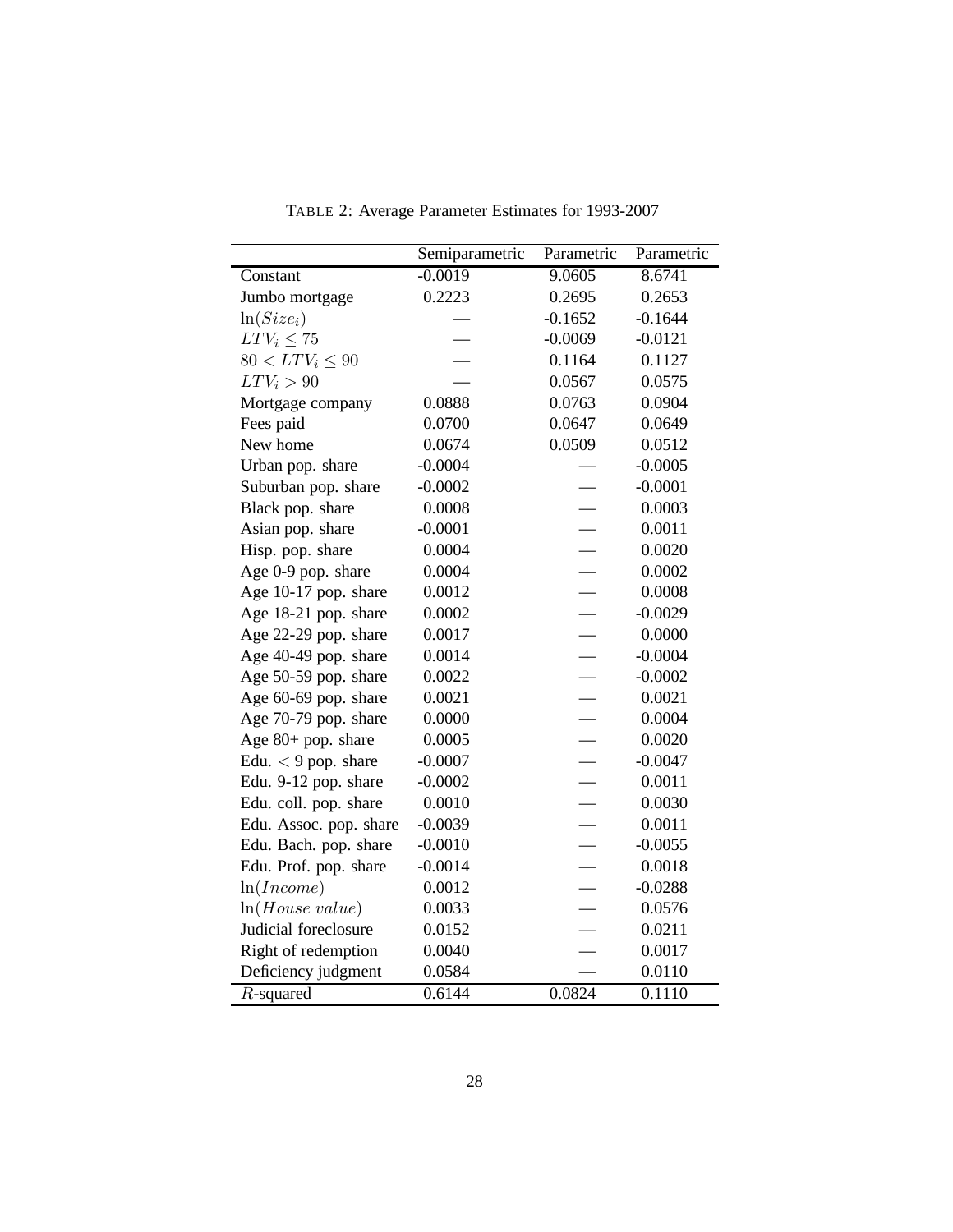|                      | Semiparametric |        | Parametric |        | Parametric |        |
|----------------------|----------------|--------|------------|--------|------------|--------|
| Constant             | $-0.0033$      | $\ast$ | 8.3491     | $\ast$ | 8.3885     | $\ast$ |
|                      | (.0011)        |        | (.2066)    |        | (.7236)    |        |
| Jumbo mortgage       | 0.2387         | $\ast$ | 0.3896     | ∗      | 0.3762     | $\ast$ |
|                      | (.0566)        |        | (.0331)    |        | (.0305)    |        |
| $ln(Size_i)$         |                |        | $-0.2220$  | $\ast$ | $-0.2037$  | ∗      |
|                      |                |        | (.0170)    |        | (.0180)    |        |
| $LTV_i \leq 75$      |                |        | $-0.0618$  | ∗      | $-0.0617$  | $\ast$ |
|                      |                |        | (.0155)    |        | (.0149)    |        |
| $80 < LTV_i \leq 90$ |                |        | 0.3299     | ∗      | 0.3061     | $\ast$ |
|                      |                |        | (.0344)    |        | (.0329)    |        |
| $LTV_i > 90$         |                |        | 0.0527     | ∗      | 0.0366     |        |
|                      |                |        | (.0215)    |        | (.0208)    |        |
| Mortgage company     | 0.1062         | $\ast$ | 0.1206     | $\ast$ | 0.1327     | ∗      |
|                      | (.0174)        |        | (.0172)    |        | (.0137)    |        |
| Fees paid            | 0.0825         | $\ast$ | 0.0664     | ∗      | 0.0704     | $\ast$ |
|                      | (.0122)        |        | (.0171)    |        | (.0143)    |        |
| New home             | 0.1987         | ∗      | 0.2321     | $\ast$ | 0.2314     | $\ast$ |
|                      | (.0189)        |        | (.0236)    |        | (.0215)    |        |
| Urban pop. share     | 0.0003         |        |            |        | 0.0000     |        |
|                      | (.0003)        |        |            |        | (.0003)    |        |
| Suburban pop. share  | 0.0013         | $\ast$ |            |        | 0.0012     | $\ast$ |
|                      | (.0004)        |        |            |        | (.0004)    |        |
| Black pop. share     | 0.0004         |        |            |        | 0.0012     |        |
|                      | (.0008)        |        |            |        | (.0007)    |        |
| Asian pop. share     | $-0.0024$      |        |            |        | 0.0000     |        |
|                      | (.0014)        |        |            |        | (.0019)    |        |
| Hisp. pop. share     | 0.0009         |        |            |        | 0.0032     | ∗      |
|                      | (.0012)        |        |            |        | (.0010)    |        |
| Age 0-9 pop. share   | $-0.0053$      |        |            |        | $-0.0086$  |        |
|                      | (.0065)        |        |            |        | (.0056)    |        |
| Age 10-17 pop. share | $-0.0001$      |        |            |        | $-0.0001$  |        |
|                      | (.0058)        |        |            |        | (.0046)    |        |
| Age 18-21 pop. share | $-0.0001$      |        |            |        | $-0.0050$  |        |
|                      | (.0041)        |        |            |        | (.0039)    |        |
| Age 22-29 pop. share | $-0.0049$      |        |            |        | $-0.0066$  |        |

TABLE 3: Parameter Estimates for July 2005

*continued on next page*